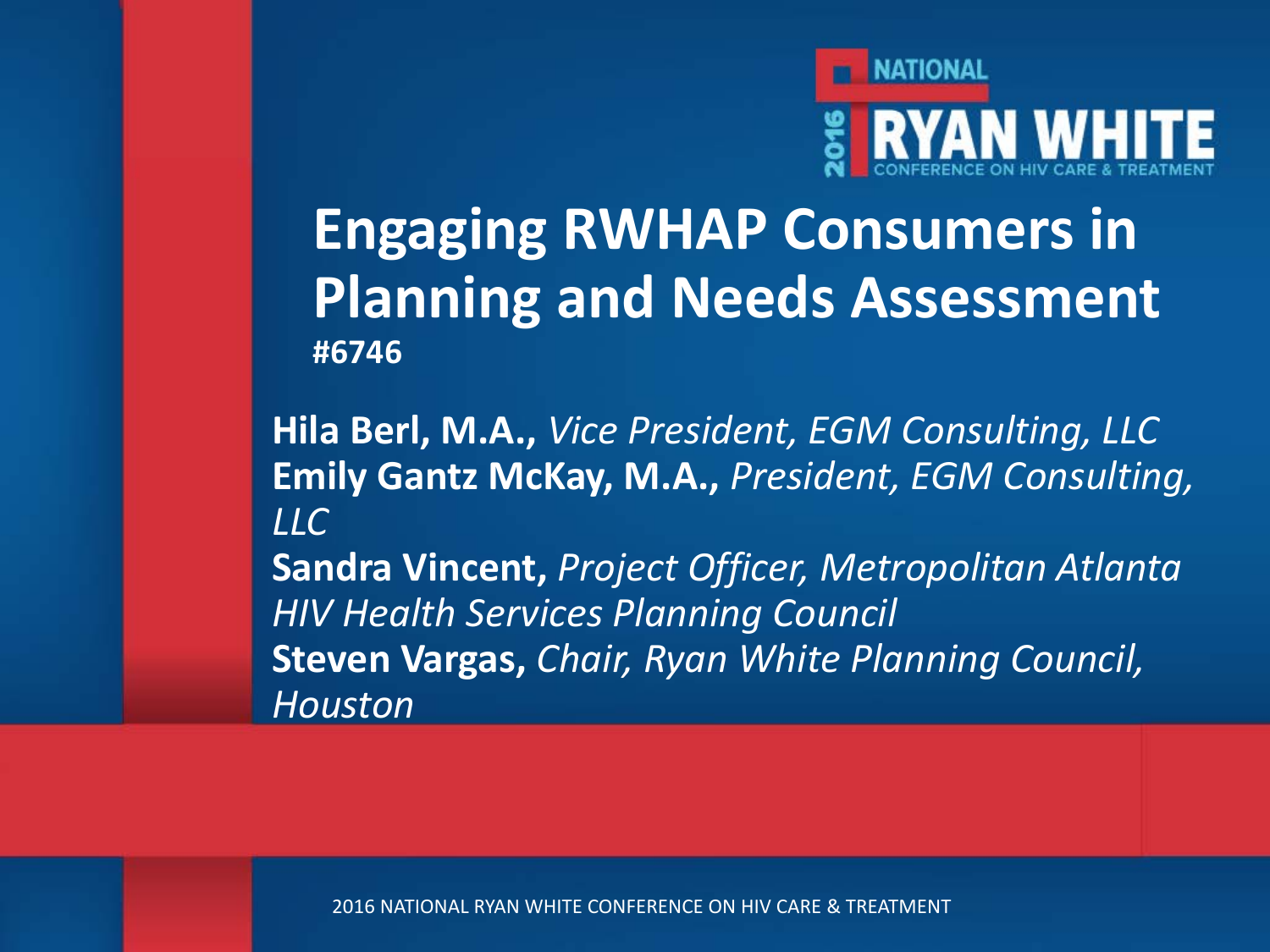## **Disclosures**

Presenters have no financial interest to disclose.

This continuing education activity is managed and accredited by Professional Education Services Group in cooperation with HSRA and LRG. PESG, HSRA, LRG and all accrediting organization do not support or endorse any product or service mentioned in this activity.

PESG, HRSA, and LRG staff has no financial interest to disclose.

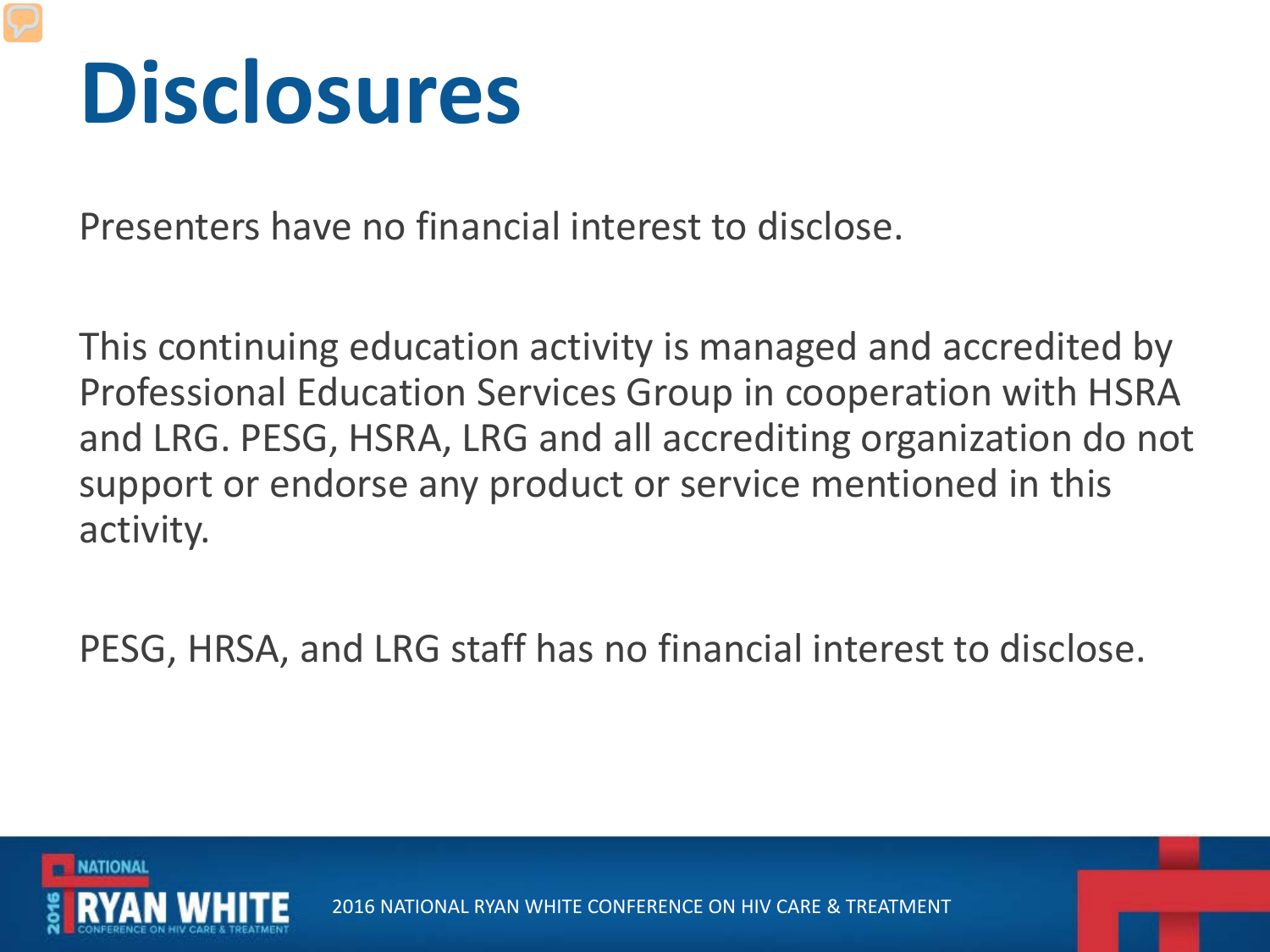# **Learning Objectives**

At the conclusion of this activity, the participant will be able to:

- To describe at least 1 challenge experienced and 1 strategy from their Planning Council/Planning Body (PC/PB) that can be used for enhancing consumer engagement in planning bodies, committees, and needs assessment activities
- To identify at least 2 strategies and models used to enhance the involvement of RWHAP consumers as members of PCs/PBs and consumer committees that may be appropriate for use in their program
- To describe at least 3 innovative strategies for obtaining input on consumer service needs, gaps, and barriers that do not involve typical consumer surveys or focus groups

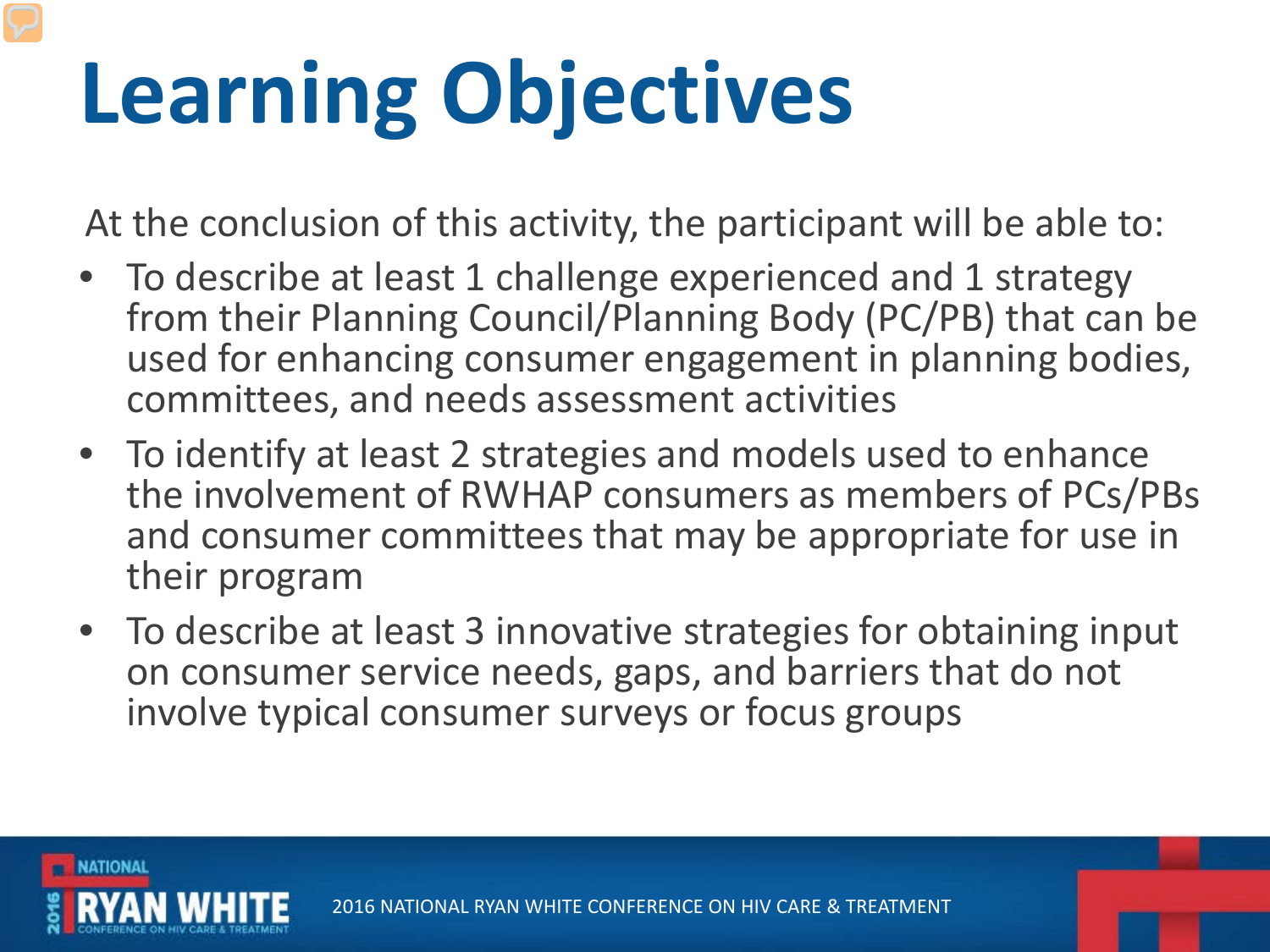# **Obtaining CME/CE Credit**

If you would like to receive continuing education credit for this activity, please visit:

**[http://ryanwhite.cds.pesgce.com](http://ryanwhite.cds.pesgce.com/hub.php)** 

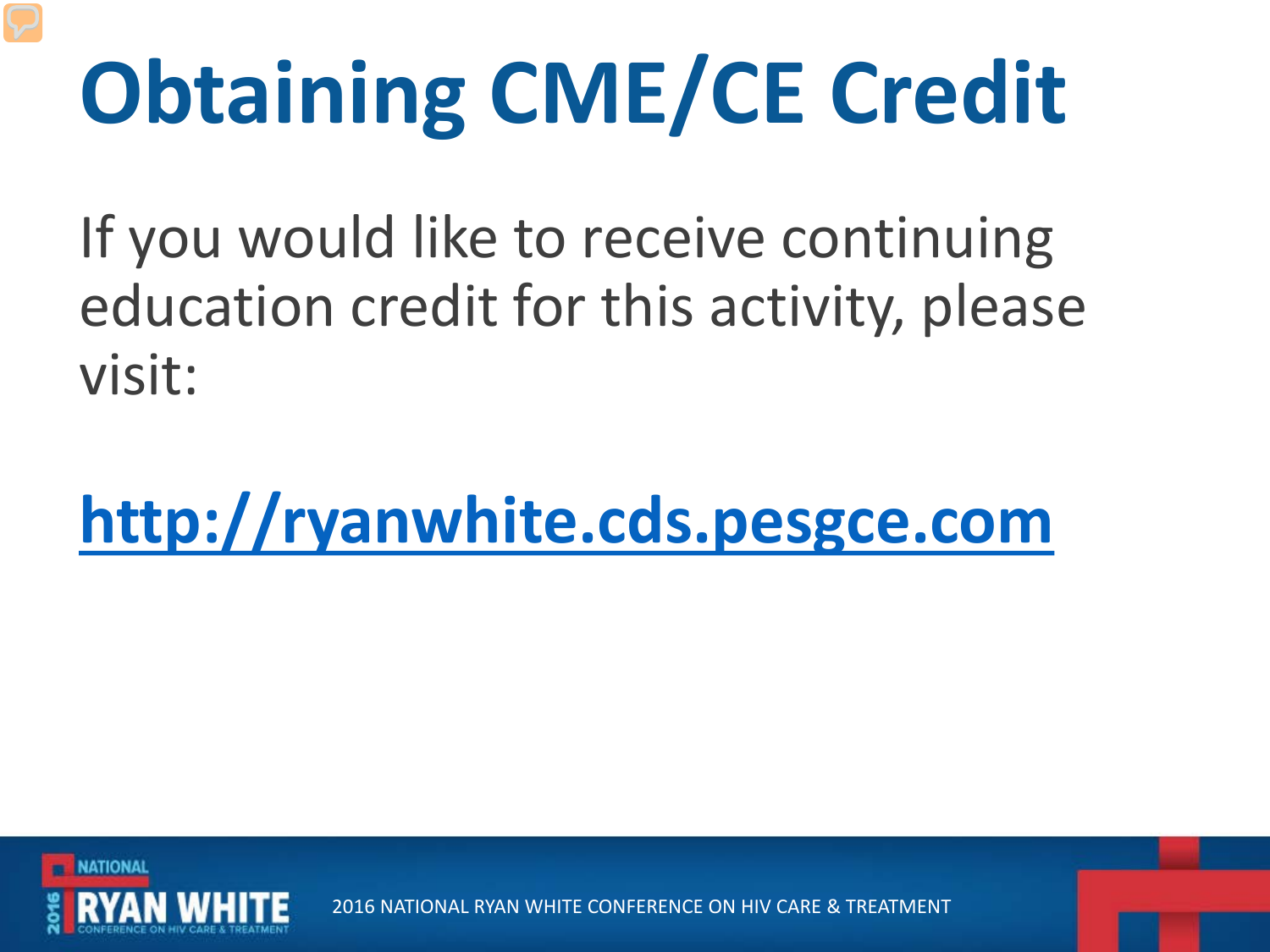# **Introduction of Panel and Resource People**

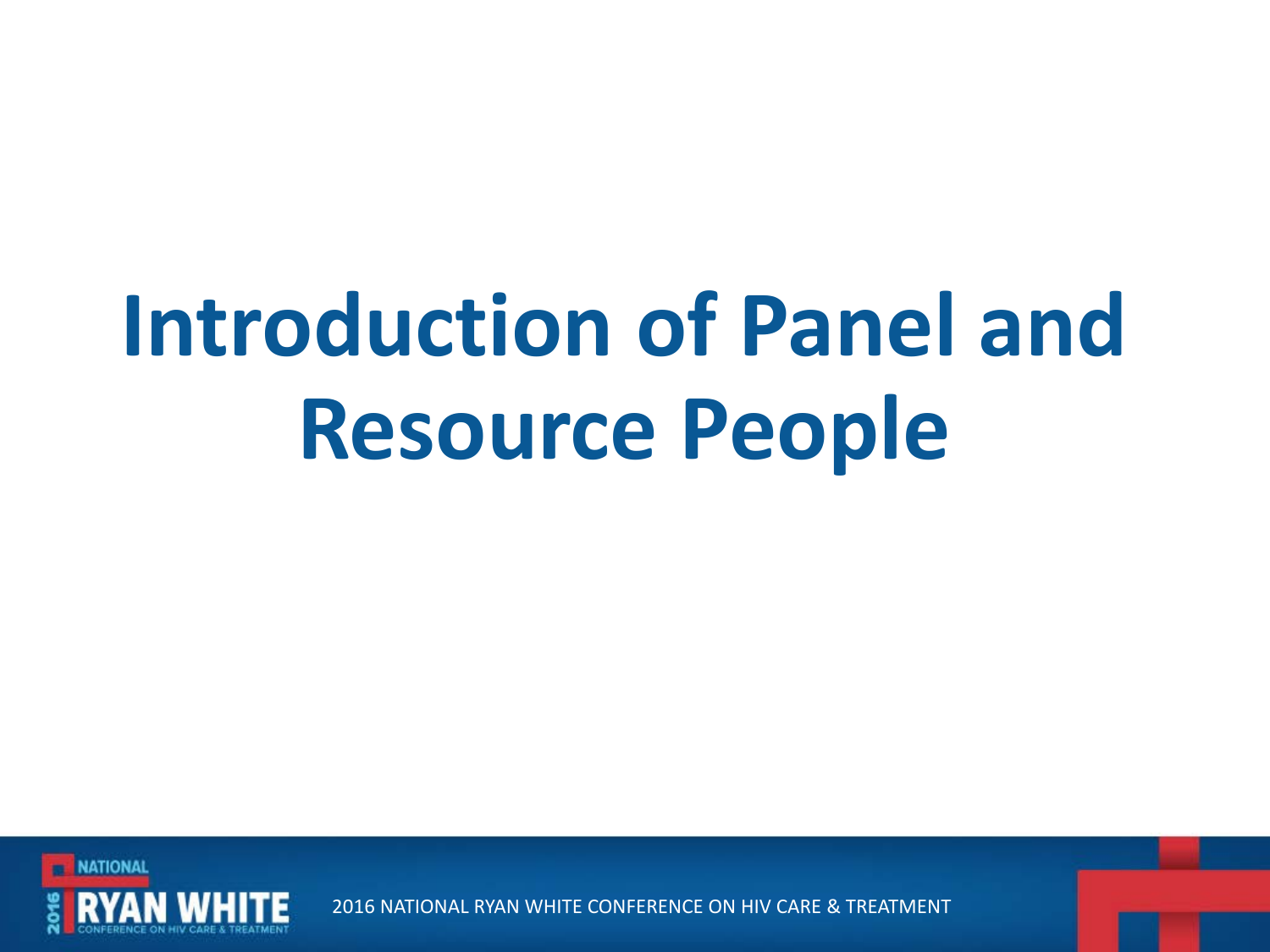# **Workshop Background**

- EGMC just completing for the Division of Metropolitan HIV/AIDS Programs (DMHAP) an assessment of "the perceived successes, key structural issues, abilities, challenges, and technical assistance (TA) needs of Part A Planning Councils/Planning Bodies (PCs/PBs)"
- A major topic: PLWH and especially consumer engagement, and how it has been affected by factors such as the changing HIV/AIDS service environment and the health and employment status of PLWH
- Findings indicate a wide range of experiences including challenges and effective strategies for consumer engagement as planning body and committee members and sources of information about service needs and gaps
- Many of the findings are applicable to other planning bodies

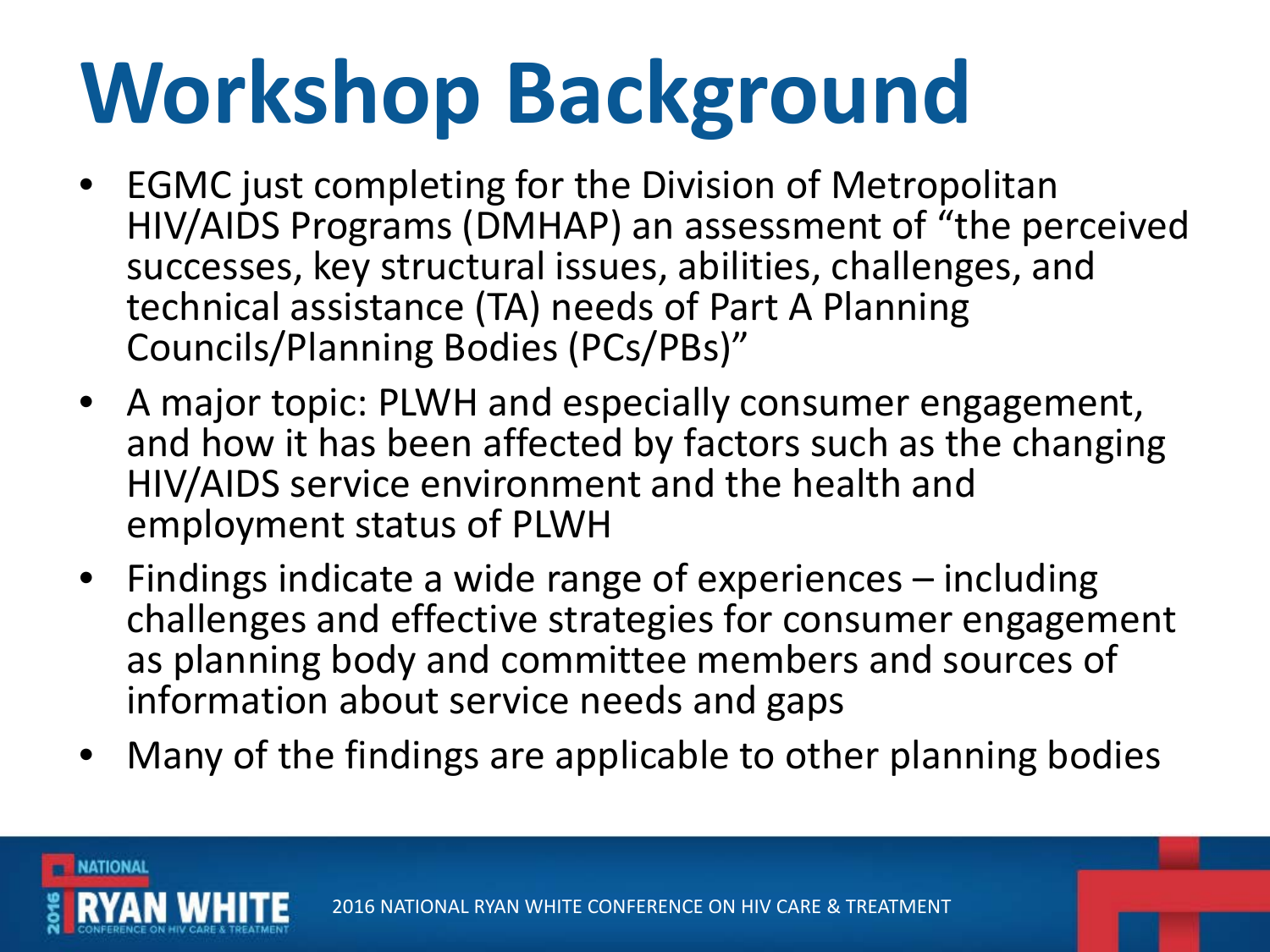# **Workshop Purpose**

**To engage participants in:**

- **Sharing and exploring promising initiatives and strategies for engaging consumers** of Ryan White HIV/AIDS Program (RWHAP) services at a time of change
- **Discussing ways to strengthen community planning activities** through ongoing, active consumer input and participation as planning body members and leaders
- **Presenting new/innovative models** for improving consumer response to needs assessment and obtaining information needed for decision making about service priorities, allocations, and strategies

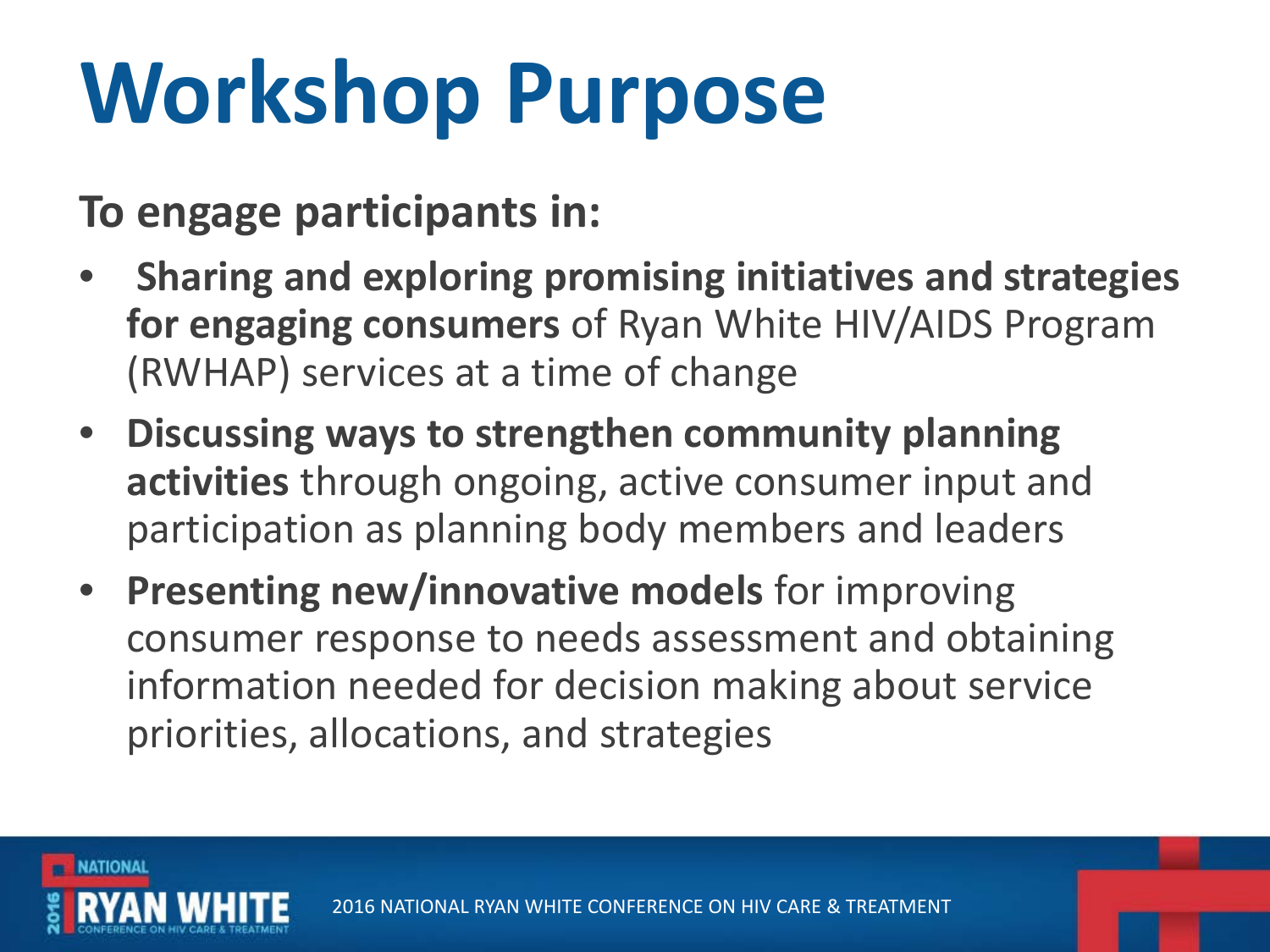# **Workshop Objectives**

- To share at least 1 challenge or 1 strategy experienced by your Planning Council/Planning Body (PC/PB) related to enhancing consumer engagement in planning bodies, committees, and needs assessment activities
- To identify at least 2 strategies and models used to enhance the involvement of RWHAP consumers as members of PCs/PBs and consumer committees that may be appropriate for use in your program
- To describe at least 3 innovative strategies for obtaining input on consumer service needs, gaps, and barriers that do not involve typical consumer surveys or focus groups

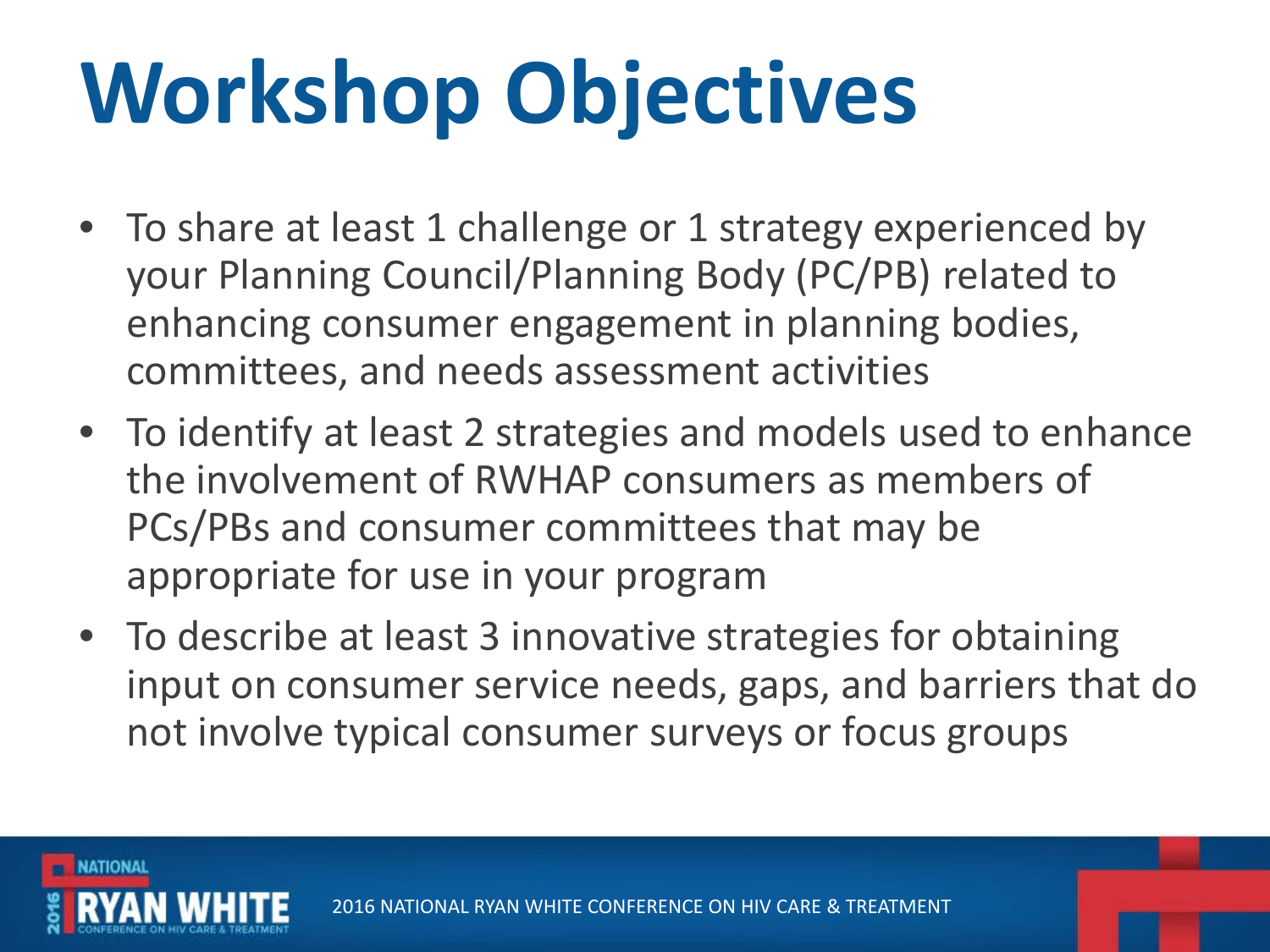# **Key Findings from the PC/PB Assessment and Discussion of Key Issues**

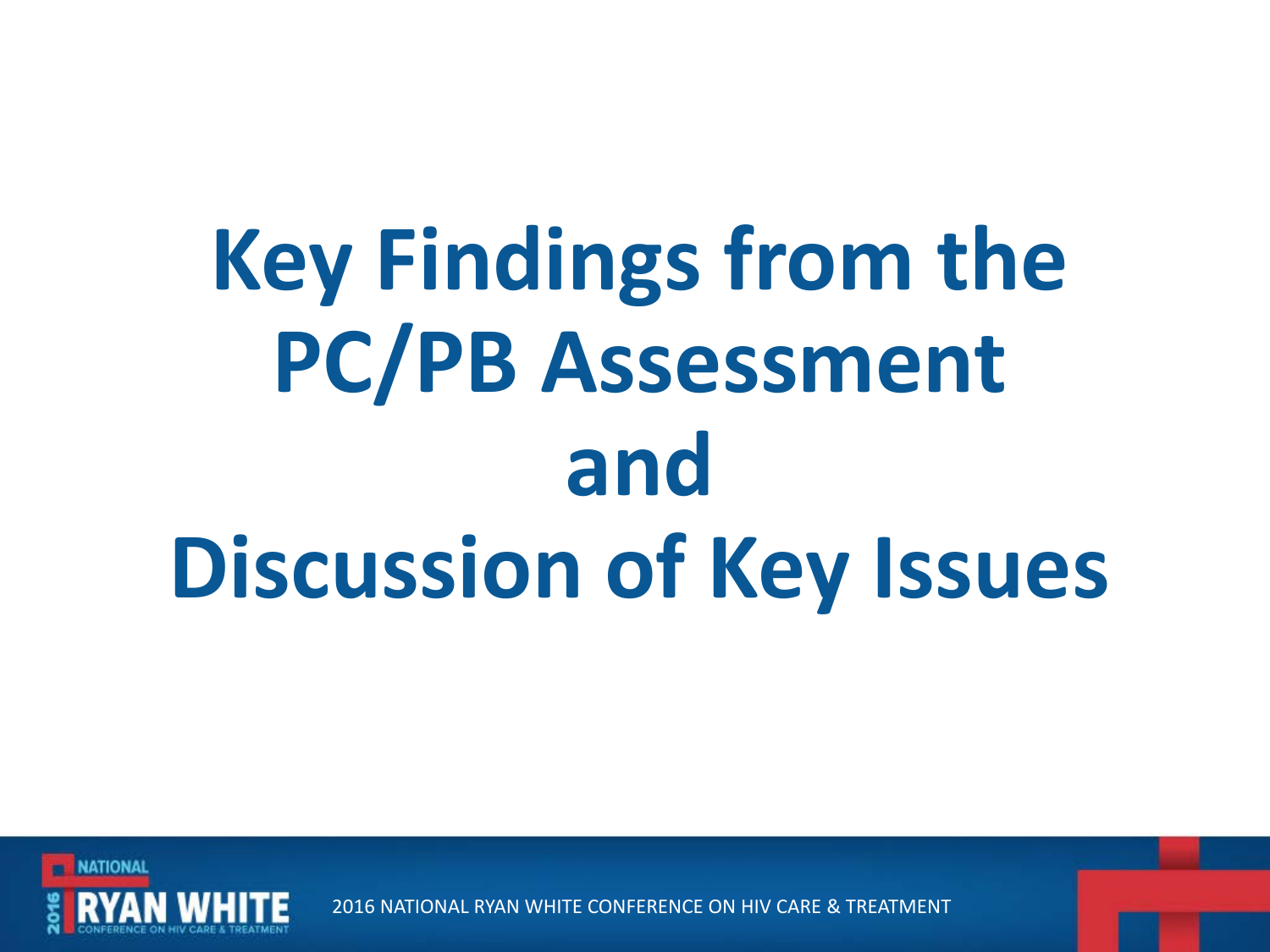## **Defining "Consumer"**

- For RWHAP, consumers are PLWH who receive Ryan Whitefunded core and/or support services (or their caretakers)
- For Part A, focus on "unaligned consumers" PLWH who receive services from a Part A-funded provider and do not have a financial or governance interest in a Part A-funded provider as paid staff, paid consultant, or Board member
- When PLWH receive most medical-related services through public or private insurance, sometimes challenging for Part A to decide who is a consumer – especially if Part B pays insurance premiums and cost-sharing
- Some integrated prevention-care bodies want a new definition for consumers of *prevention* services

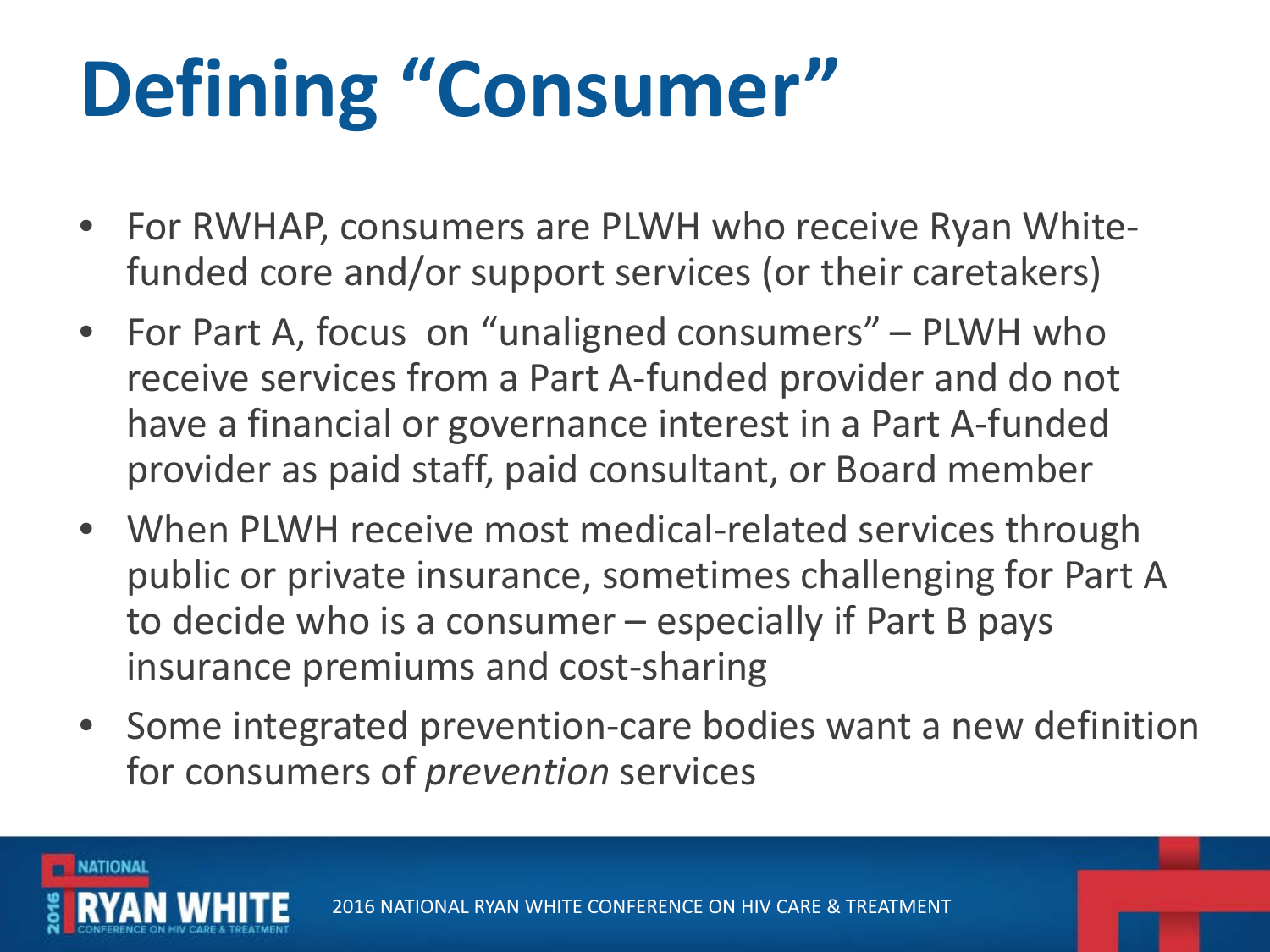# **Consumer Engagement**

- **Consumers as decision makers**
	- Voting members of a planning body full decision-making power
	- Active participants in the work of a planning body through committee or caucus or members of a service provider's Consumer Advisory Board (CAB) – possible limited decision-making power
- **Consumers as contributors without decision-making power**
	- − Providing input to needs assessment or Quality Management (QM) efforts
	- − Participating in activities/events
	- − Speaking during public input periods

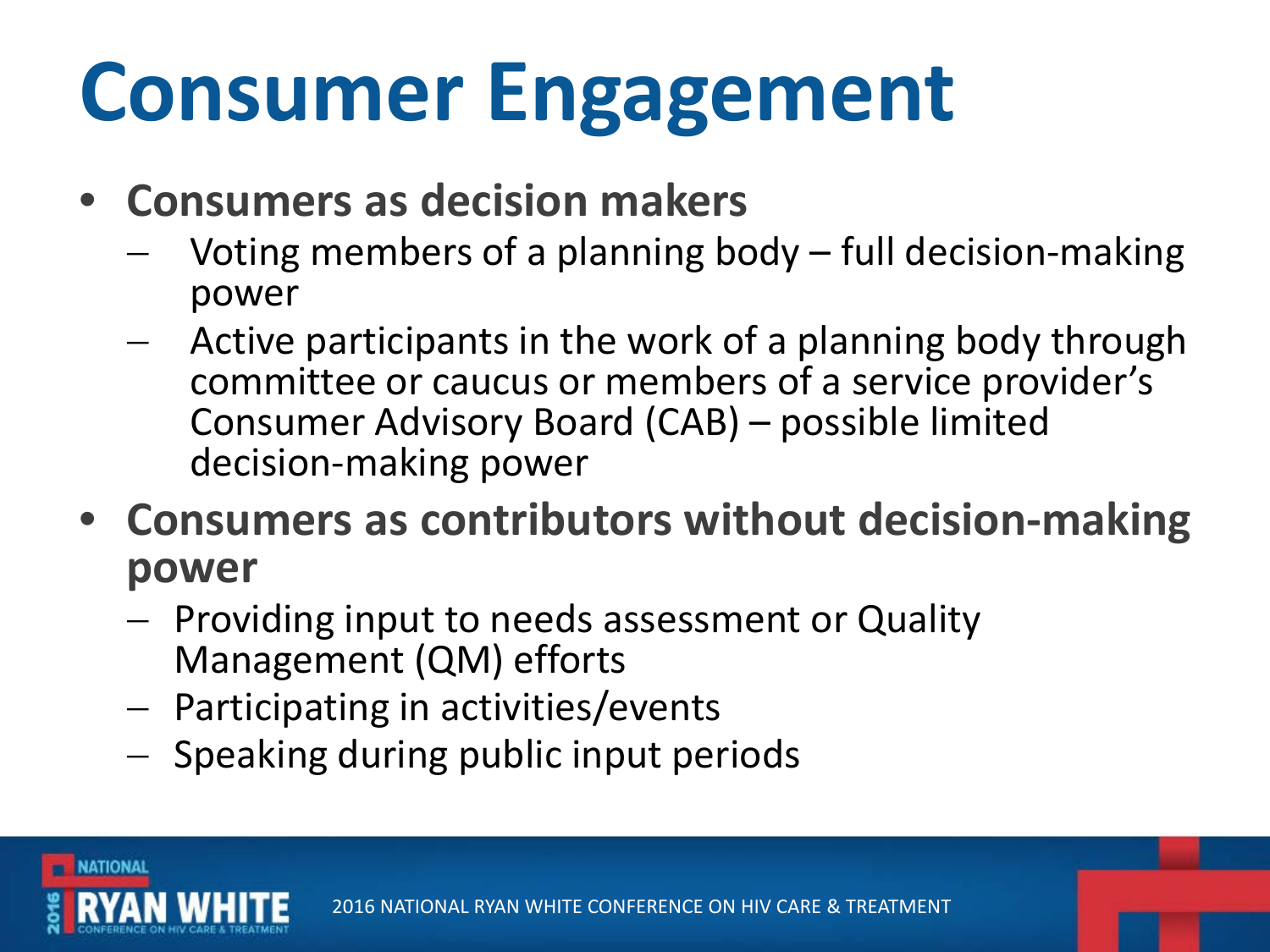## **Importance of Consumer Engagement**

- **Consumer engagement & empowerment** was the 3rd most often identified recent accomplishment of Planning Councils – after enhanced PC structure & operations and new service models & an improved system of care
- **Consumer voice & decision-making role was**  the 2nd most often identified "most important value or benefit of having a Planning Council," after community involvement

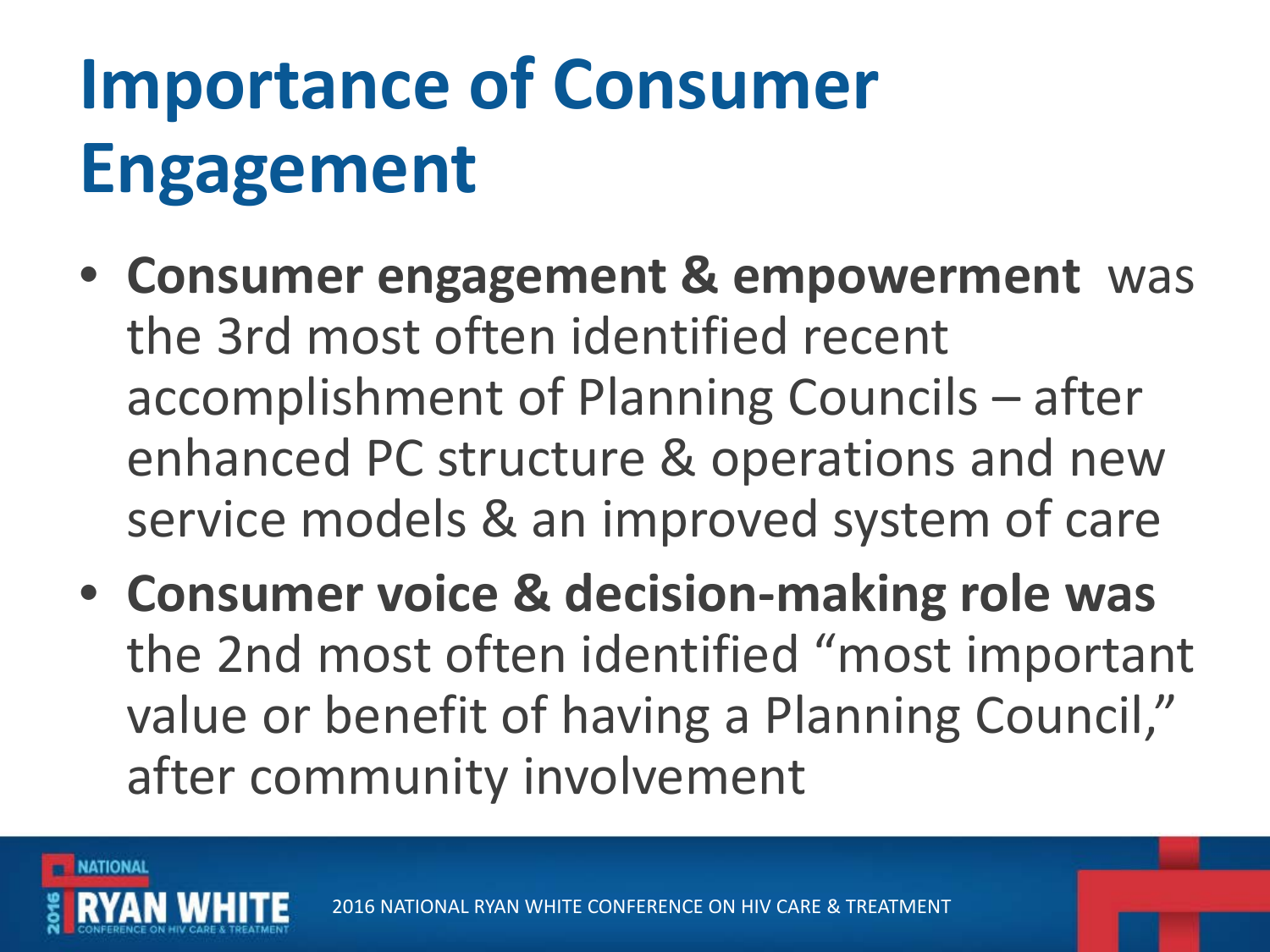#### *Why do you see consumer engagement as important?*

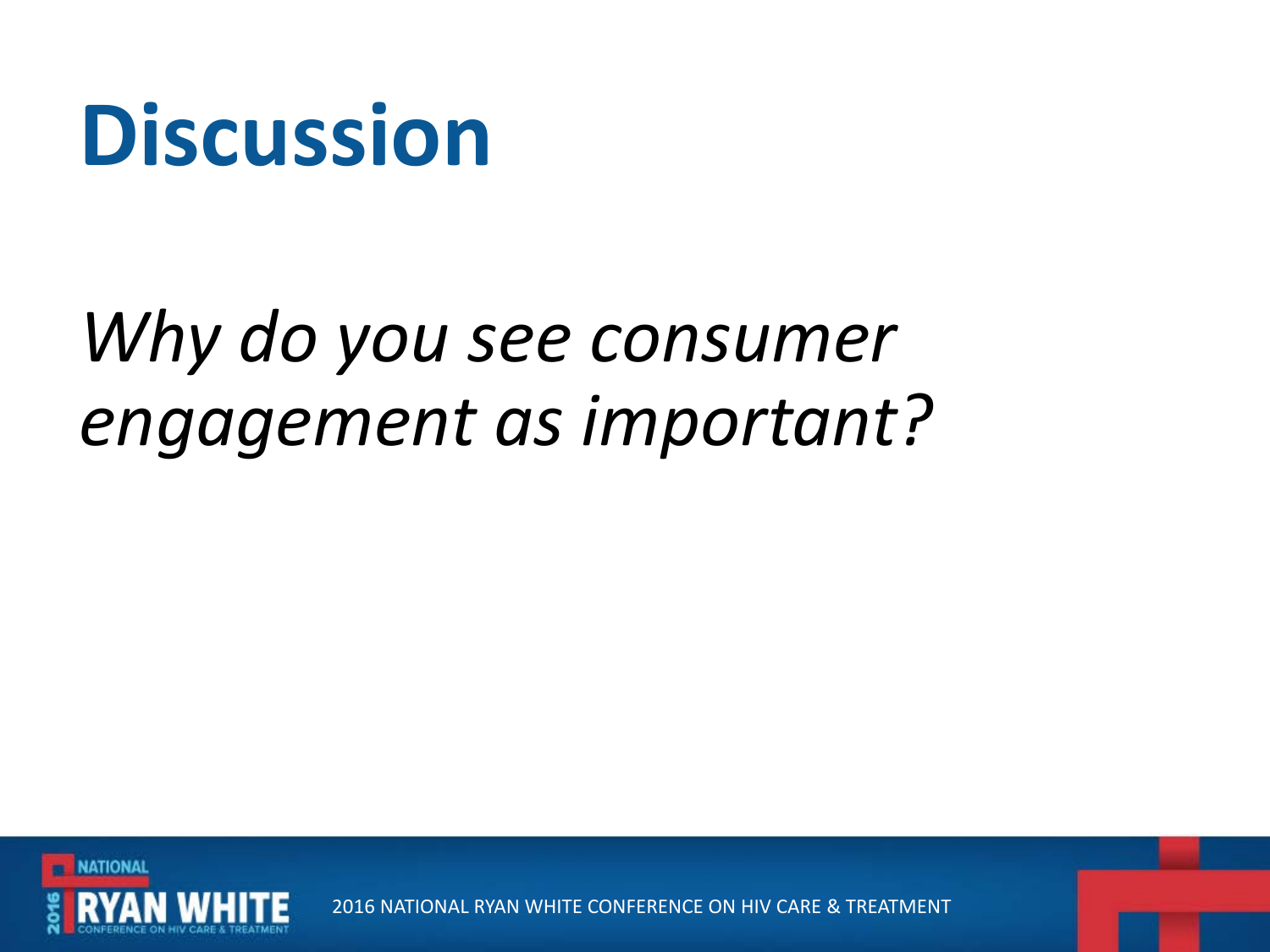

Most Part A Planning Councils (PCs) are maintaining active engagement of unaligned consumers as at least 33% of voting members – but many find this challenging

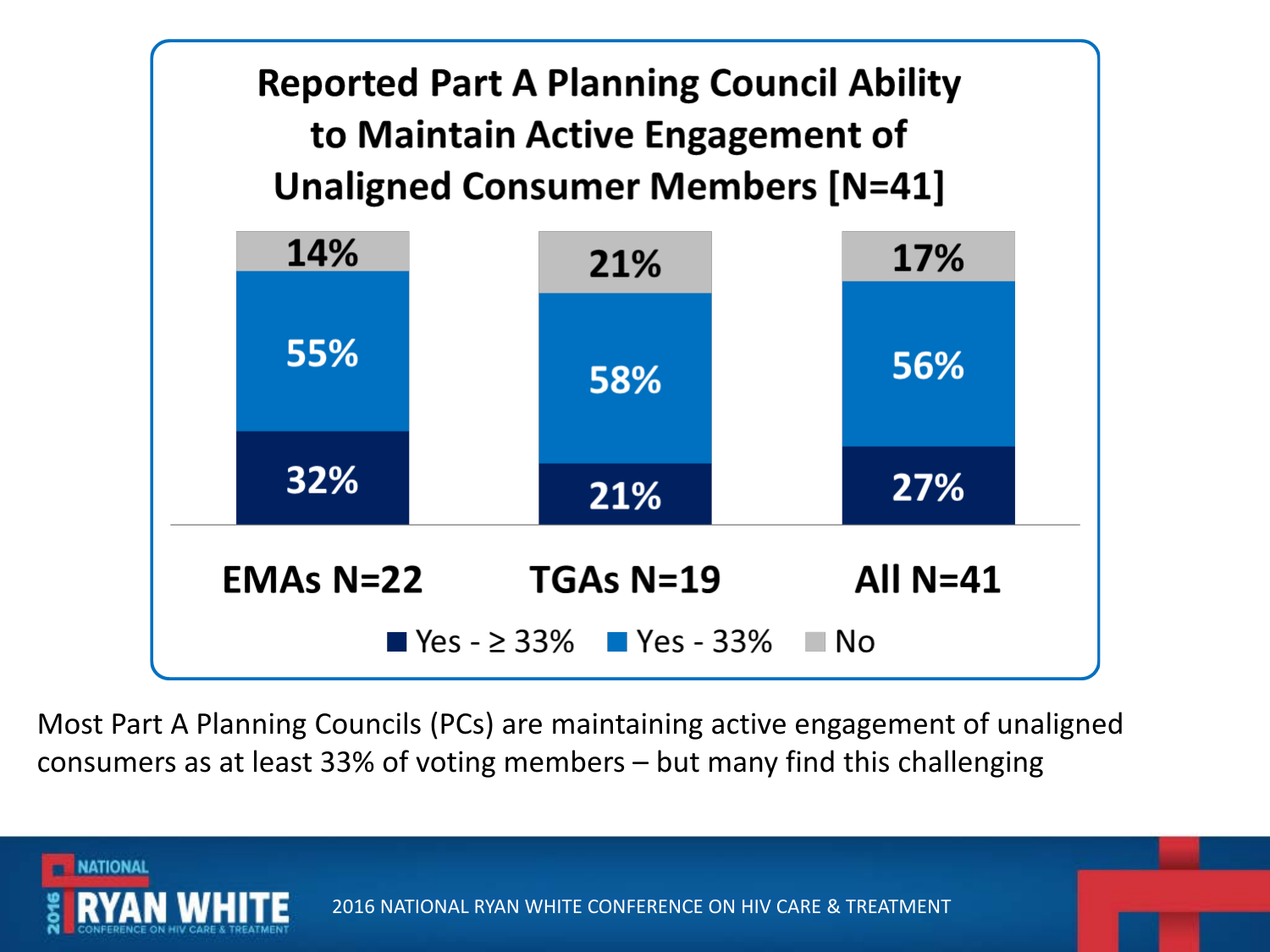### **Maintaining Engagement of Unaligned Consumers**

- 7 of 41 Part A programs responding to the VRI reported not being able to meet the 33% unaligned consumer requirement
- 8% of the more than 100 recommendations for legislative changes involved revising the 33% unaligned consumer requirement – 3rd most frequent recommendation after reducing mandated member categories (16%) and maintaining current PC requirements for EMAs & requiring TGAs to have PCs (12%)

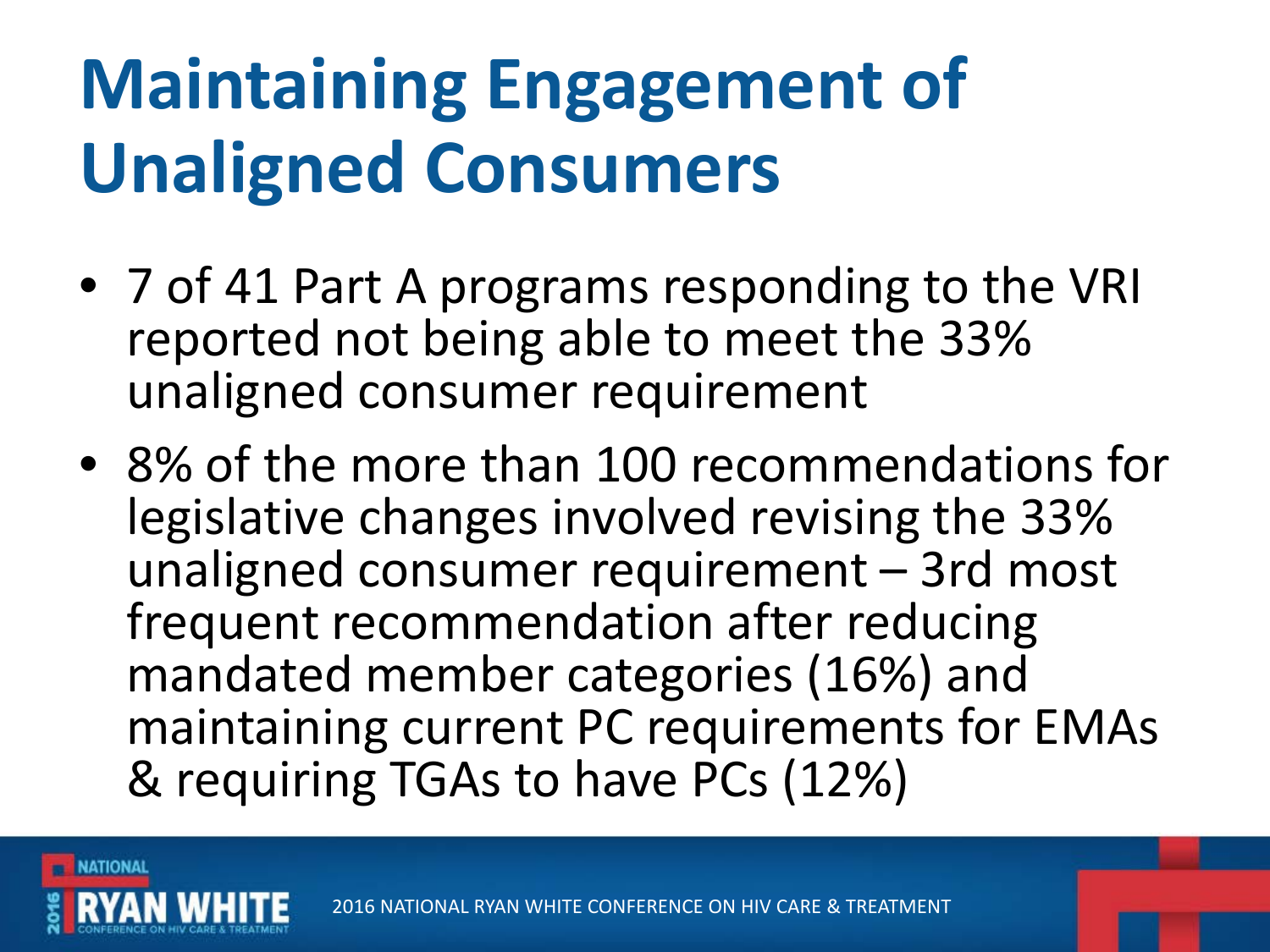#### **Identified Challenges/Barriers to Consumer Engagement**

- **Employment**  so consumers are less available for meetings
- **Perceived limitations on consumer capacity for decision making**  in an increasingly complex HIV prevention and care environment
- **Unaligned consumers becoming aligned**
- **Stigma and disclosure issues**
- **Generational issues**
- **Transportation and other expenses**
- **Negative environment**
- **Personal and societal challenges**
- **Language and cultural differences**
- **Exclusion due to past legal problems**
- **Insufficient orientation, training, and support**

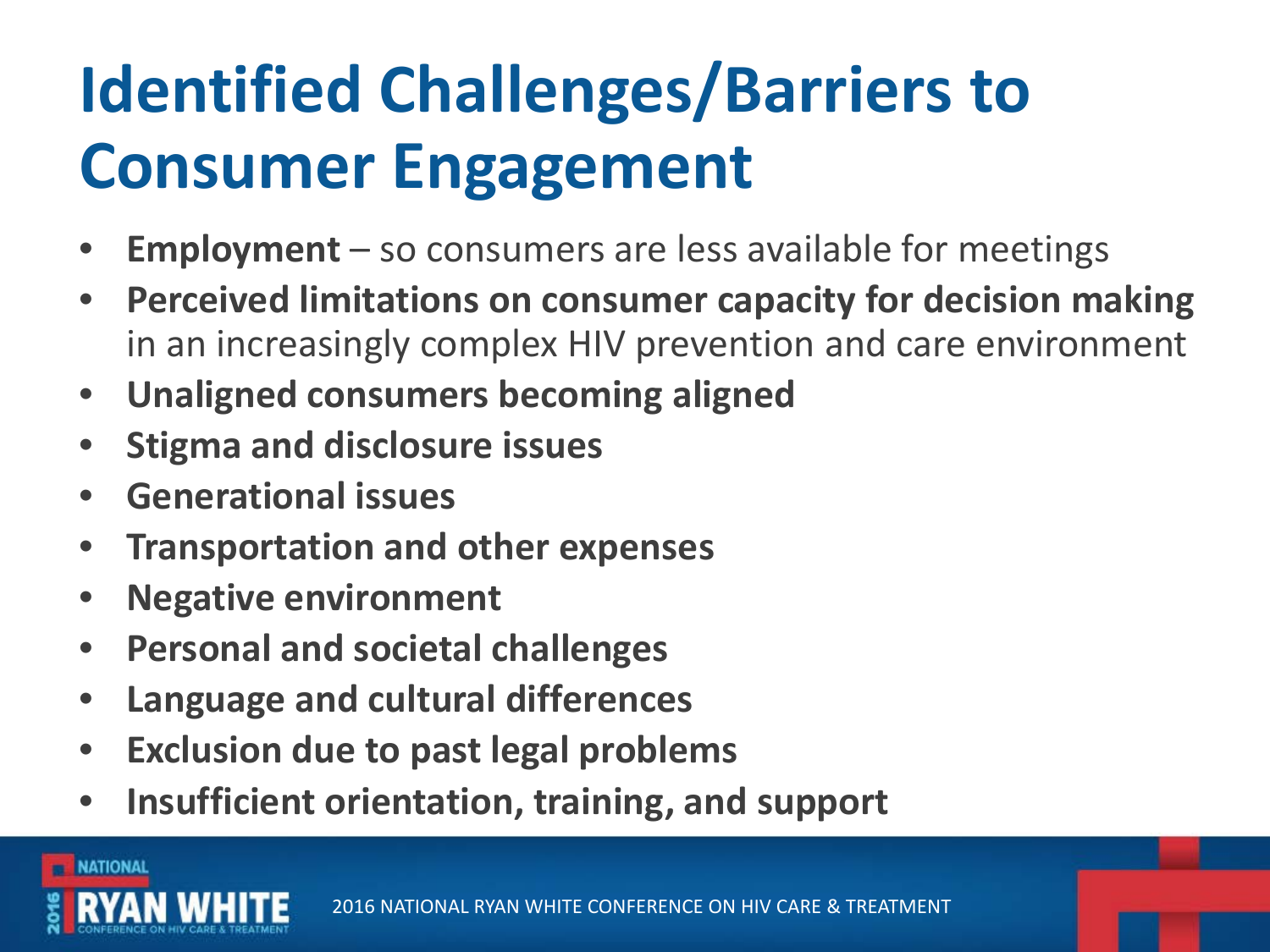- *What do you see as the most important challenges and barriers to ongoing consumer engagement in your planning body?*
- *What approaches have you used successfully to overcome them?*

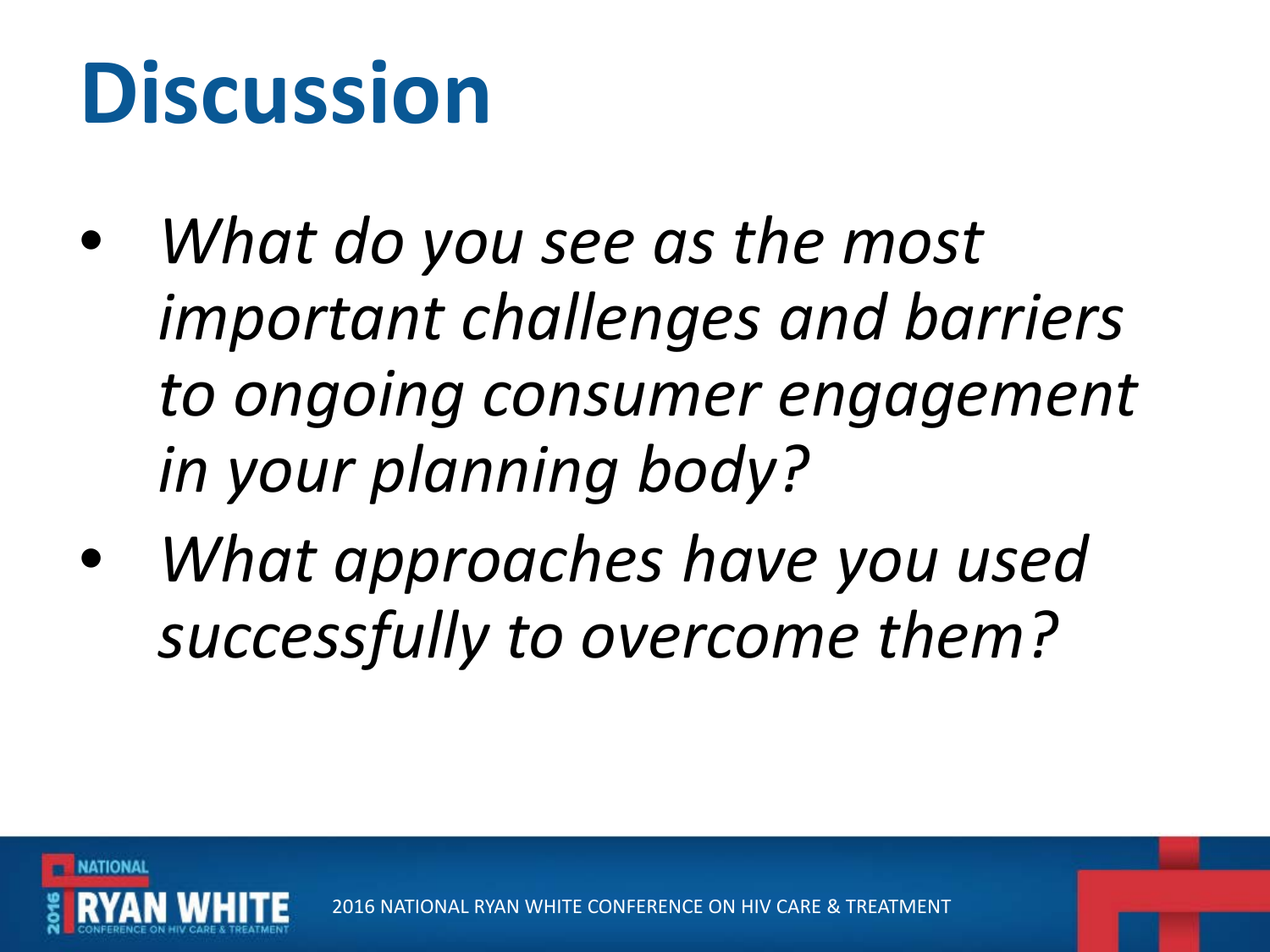### **Factors that Contribute to Consumer Engagement**

- Value placed on consumer participation including support from the recipient
- Clearly defined roles, responsibilities, and expectations
- Adequate staffing and support
- Orientation, training, and opportunities for leadership
- A sense of accomplishment "making a difference"
- Meeting times and locations that facilitate consumer participation

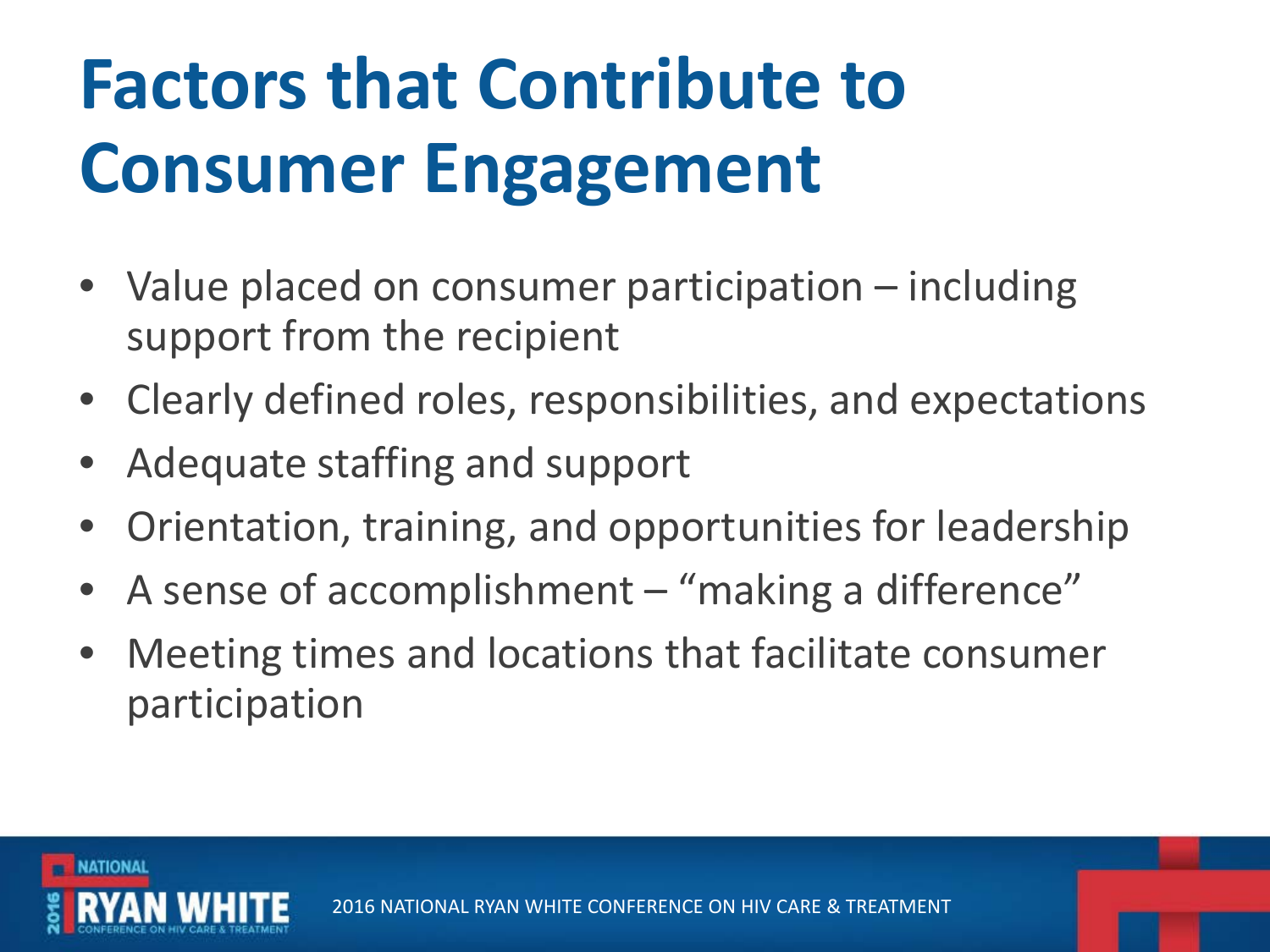- *What are the most important factors in your jurisdiction that contribute to or support consumer engagement?*
- *What if anything have you been able to do to increase or build on these positive factors?*

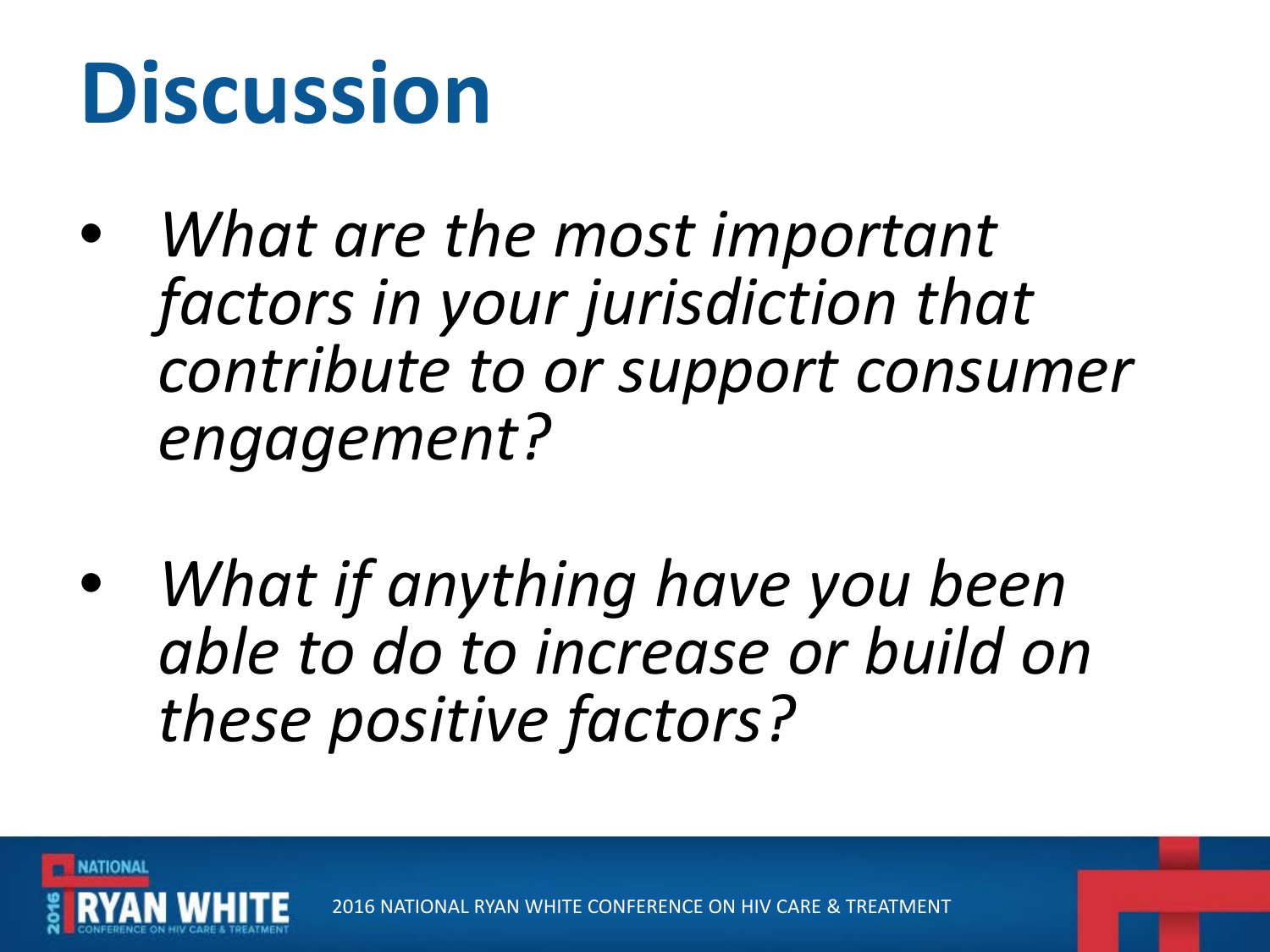#### **Bylaws Requirement or Preference for a Chair/Vice Chair/Co-Chair to be HIV-Positive [N=50]**



A majority of TGAs but a minority of EMAs have Bylaws requiring that at least one Chair/Co-Chair/Vice Chair be a PLWH

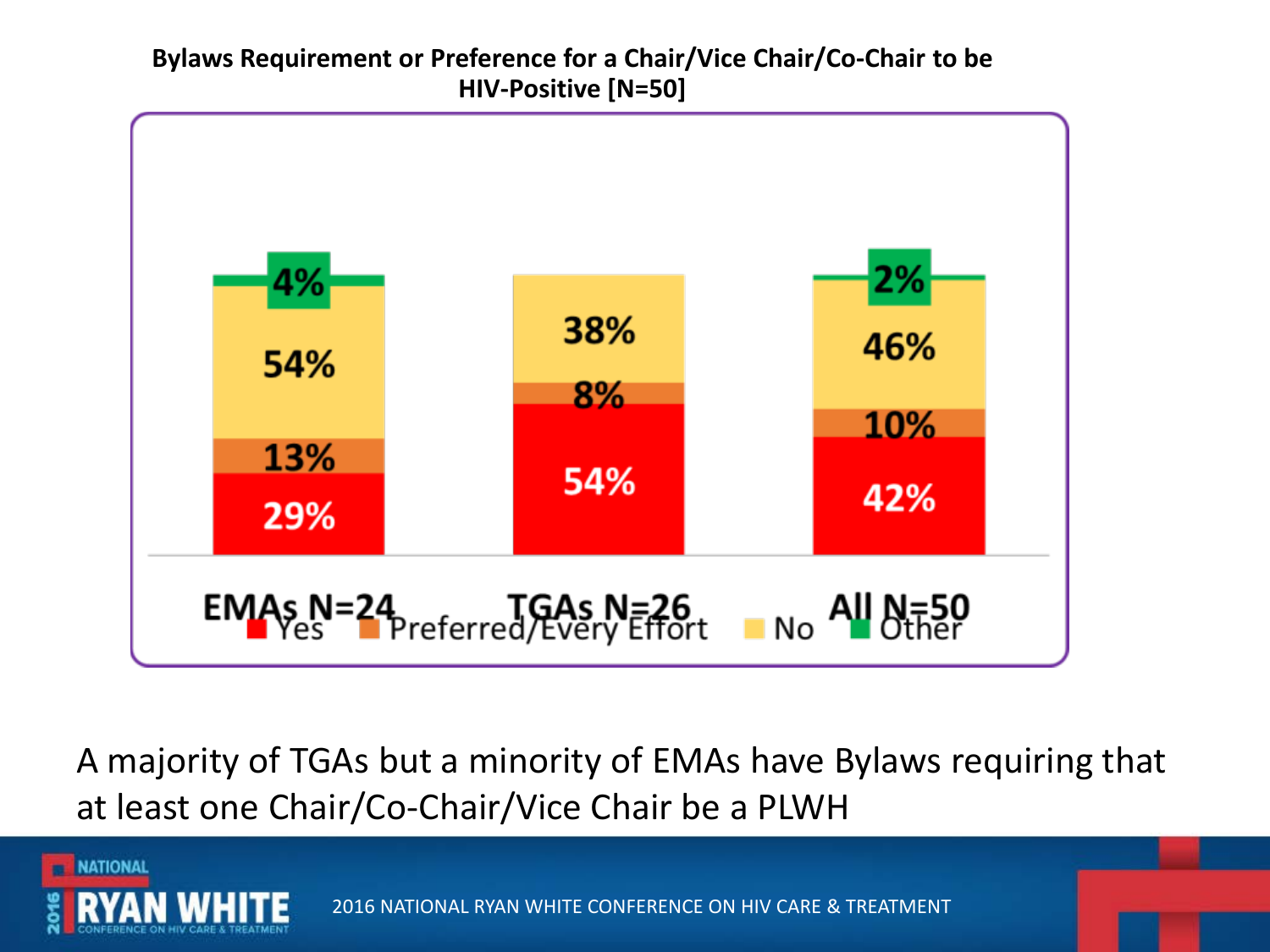#### **Consumers in Leadership Positions**

- *How important is it to have a consumer in a leadership position in the planning body? Why?*
- *Does it matter whether the leader is a Part A consumer or not?*
- *What should a planning body do to prepare consumers for leadership positions?*
- *How should a planning body support them while in leadership positions?*

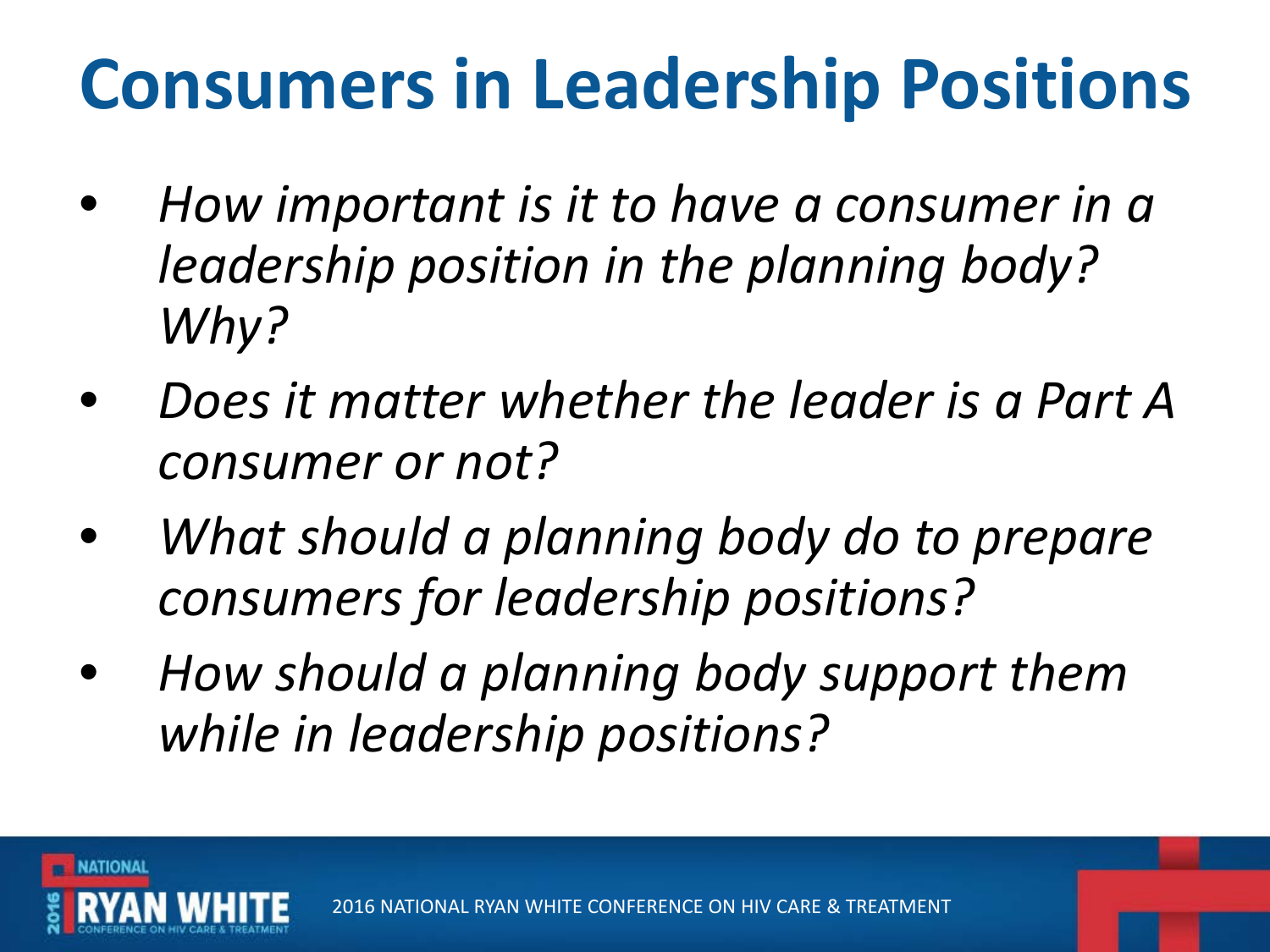#### **Planning Council/Consumer Committee**

Planning Council PLWH/Consumer Committee or Caucus - Bylaws or Website [N=50]



A majority of EMAs and a large majority of TGAs have a PLWH or Consumer committee or caucus – members generally need not be planning body members

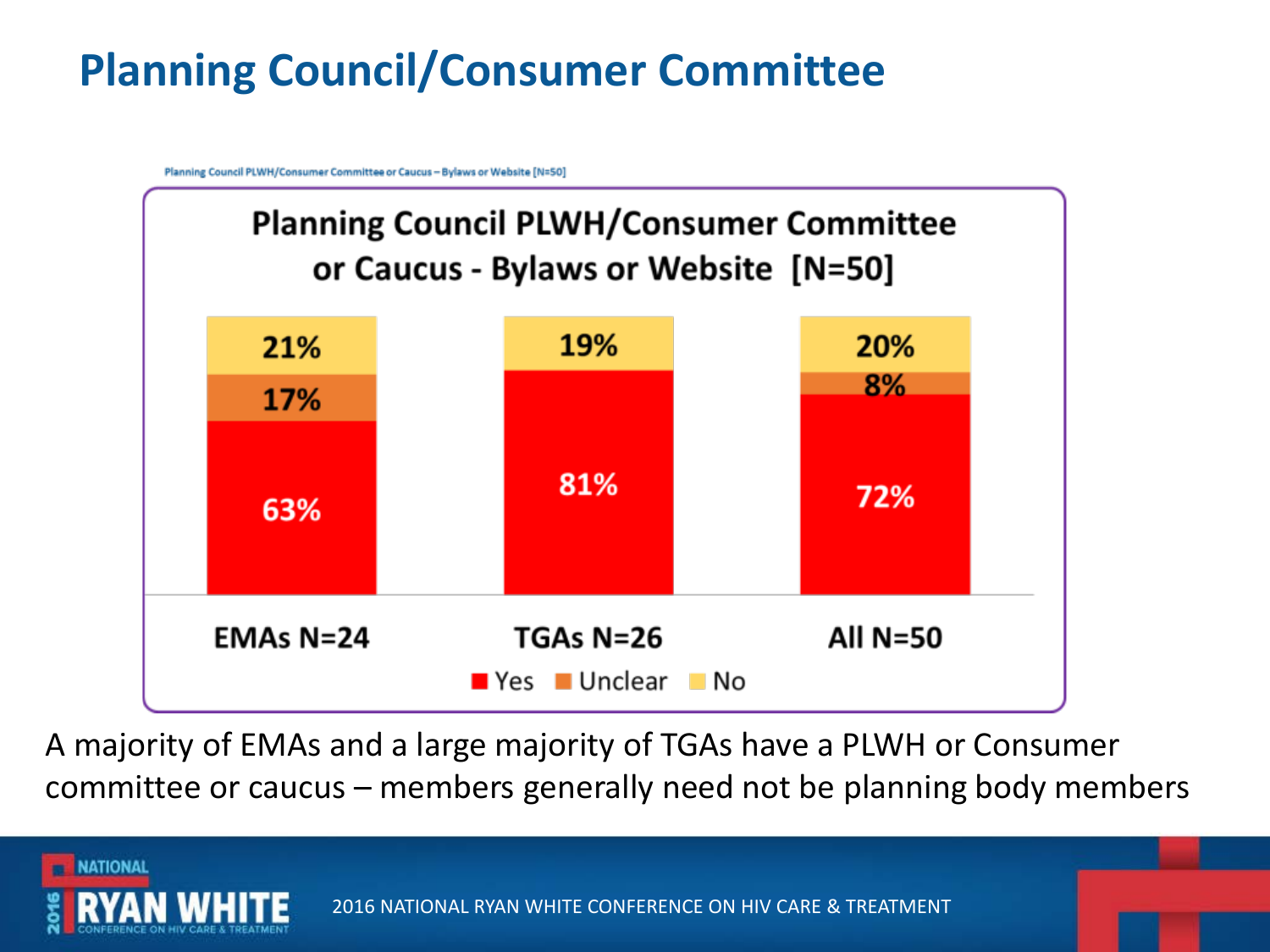- *What are the roles & responsibilities of PLWH/Consumer committees and caucuses in your planning body?*
- *How do they help support involvement with the planning body?*

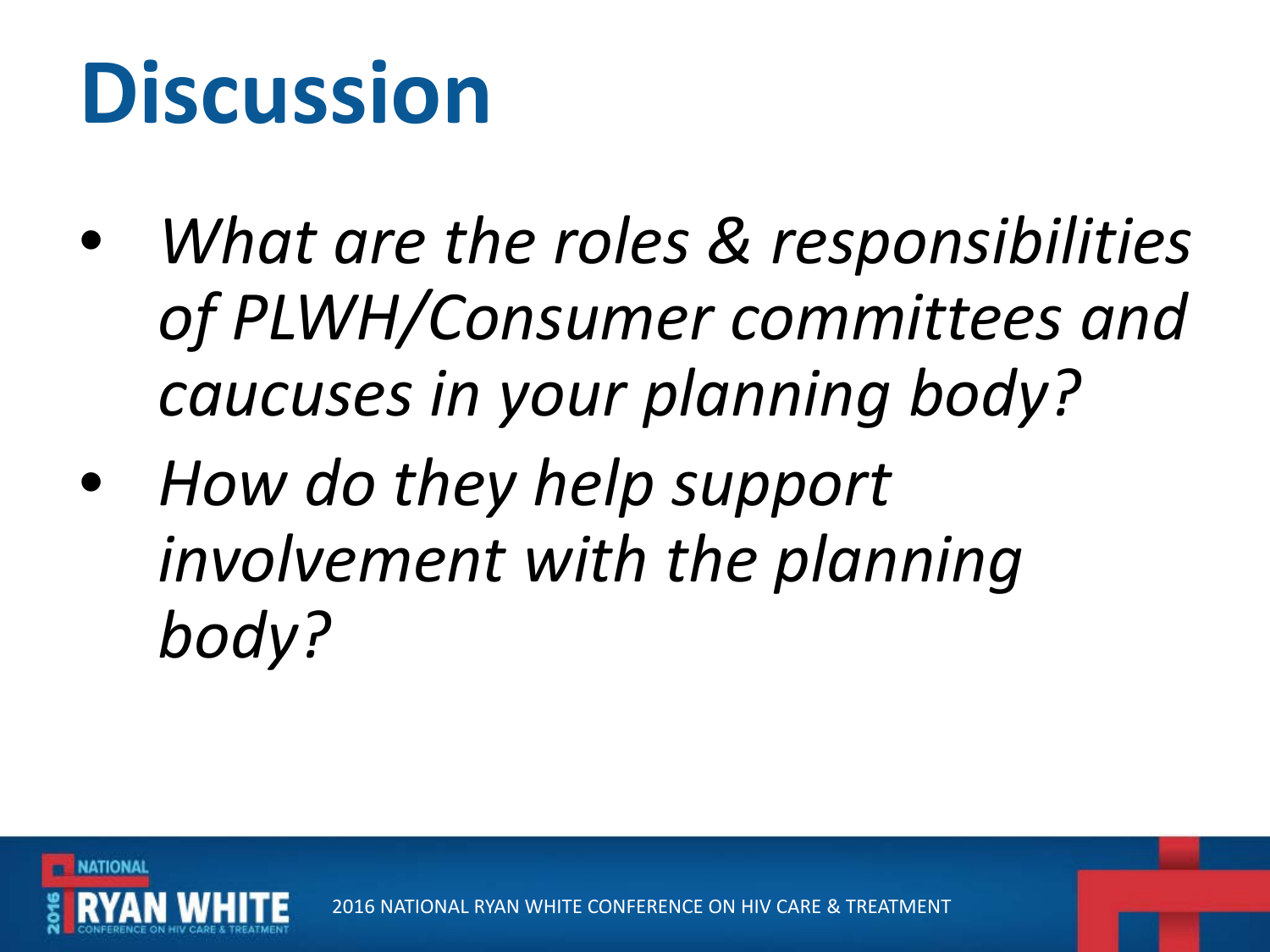

- Most Part A Planning Councils say they want PLWH or consumers on all committees, though only 1/3 have this in their Bylaws
- Several TGAs reported active consumer engagement on the PC but difficulties in retaining consumers on some committees – especially those viewed as "technical"

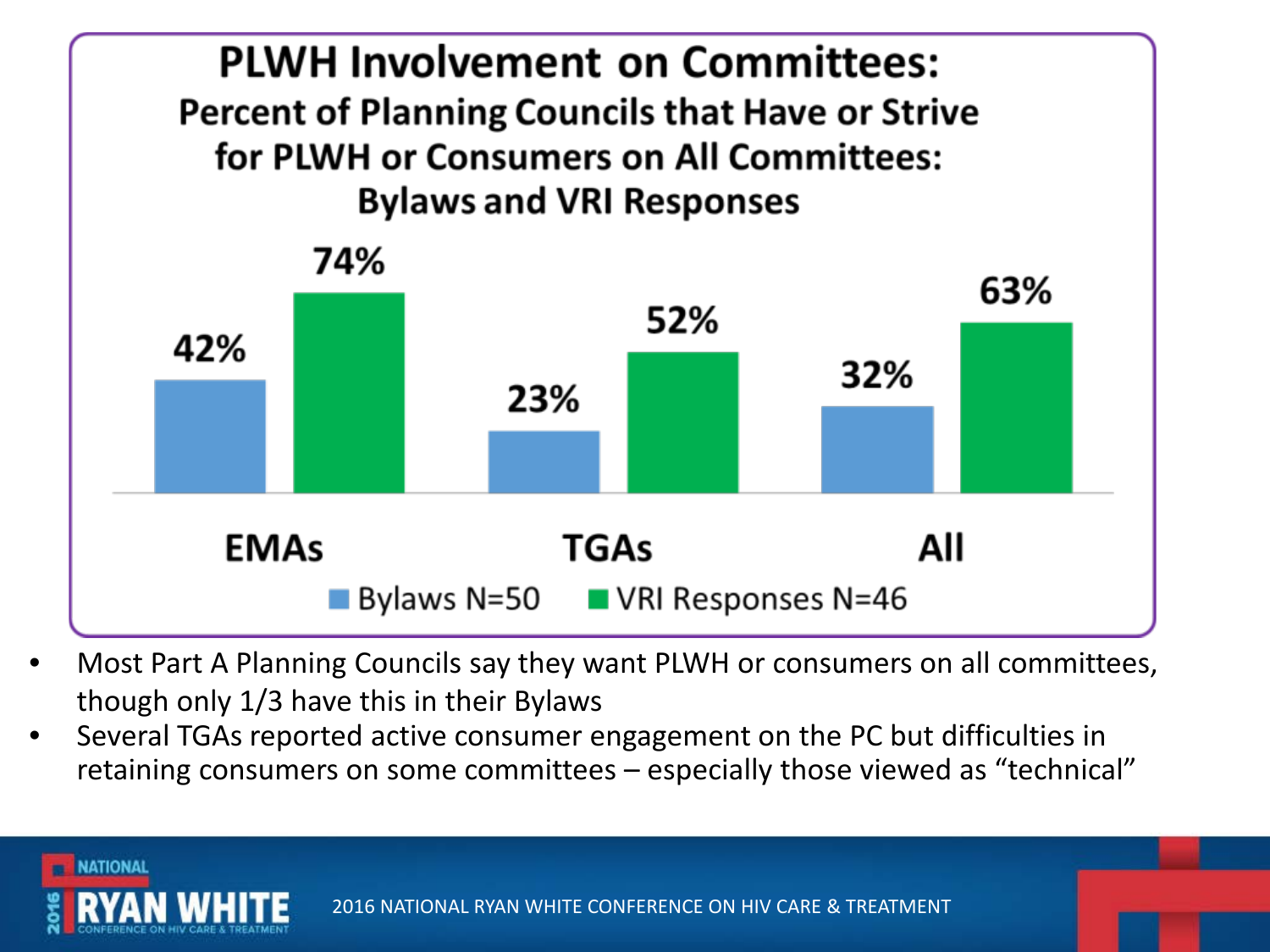- *How successful is your planning body in maintaining consumer involvement on all committees?*
- *What role does training play?*



2016 NATIONAL RYAN WHITE CONFERENCE ON HIV CARE &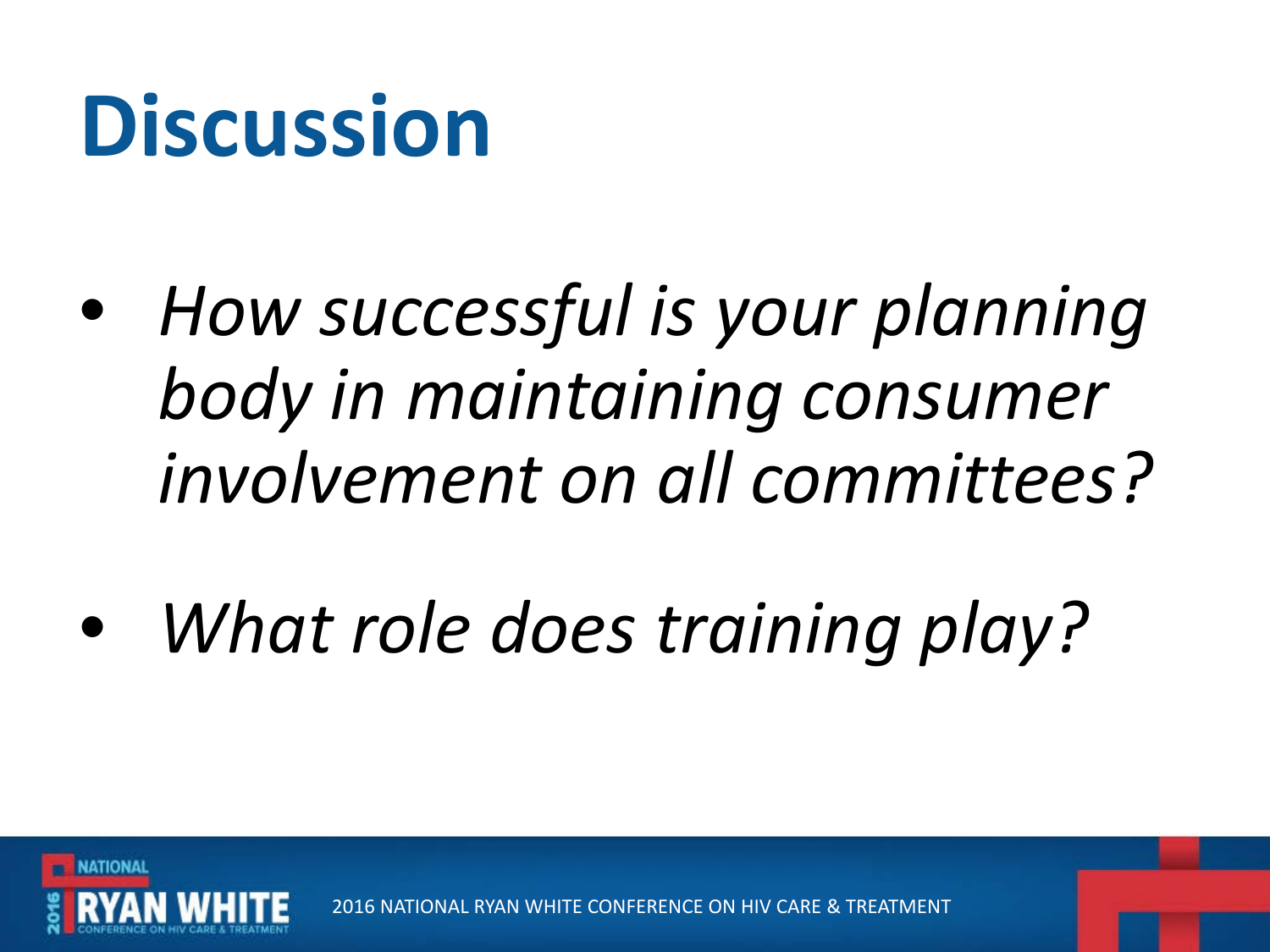

PCs report using many different strategies to engage consumers and other PLWH who are not PC members, most related to needs assessment or related input

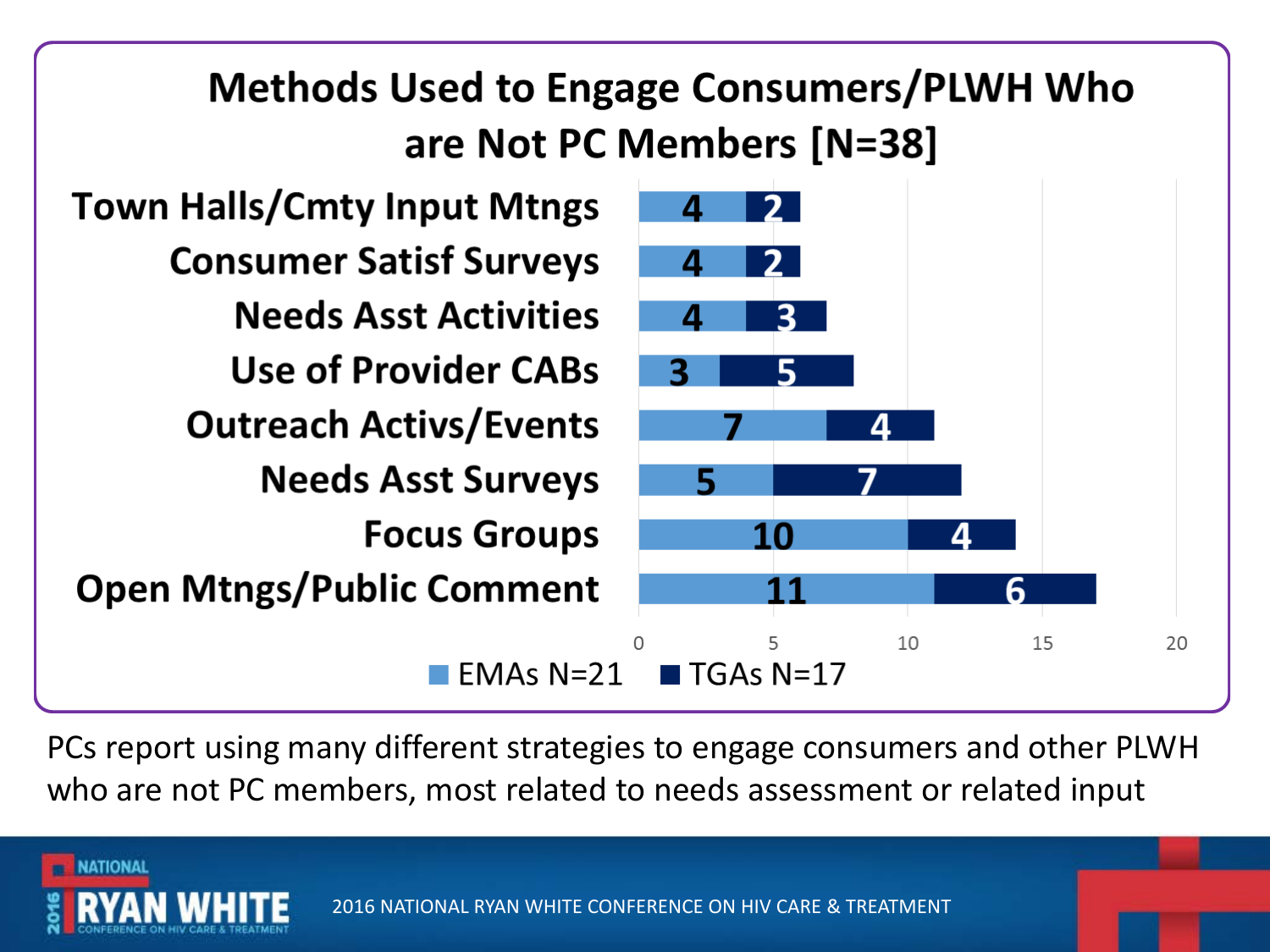*What strategies does your planning body use to engage consumers in ways other than planning body membership?* 

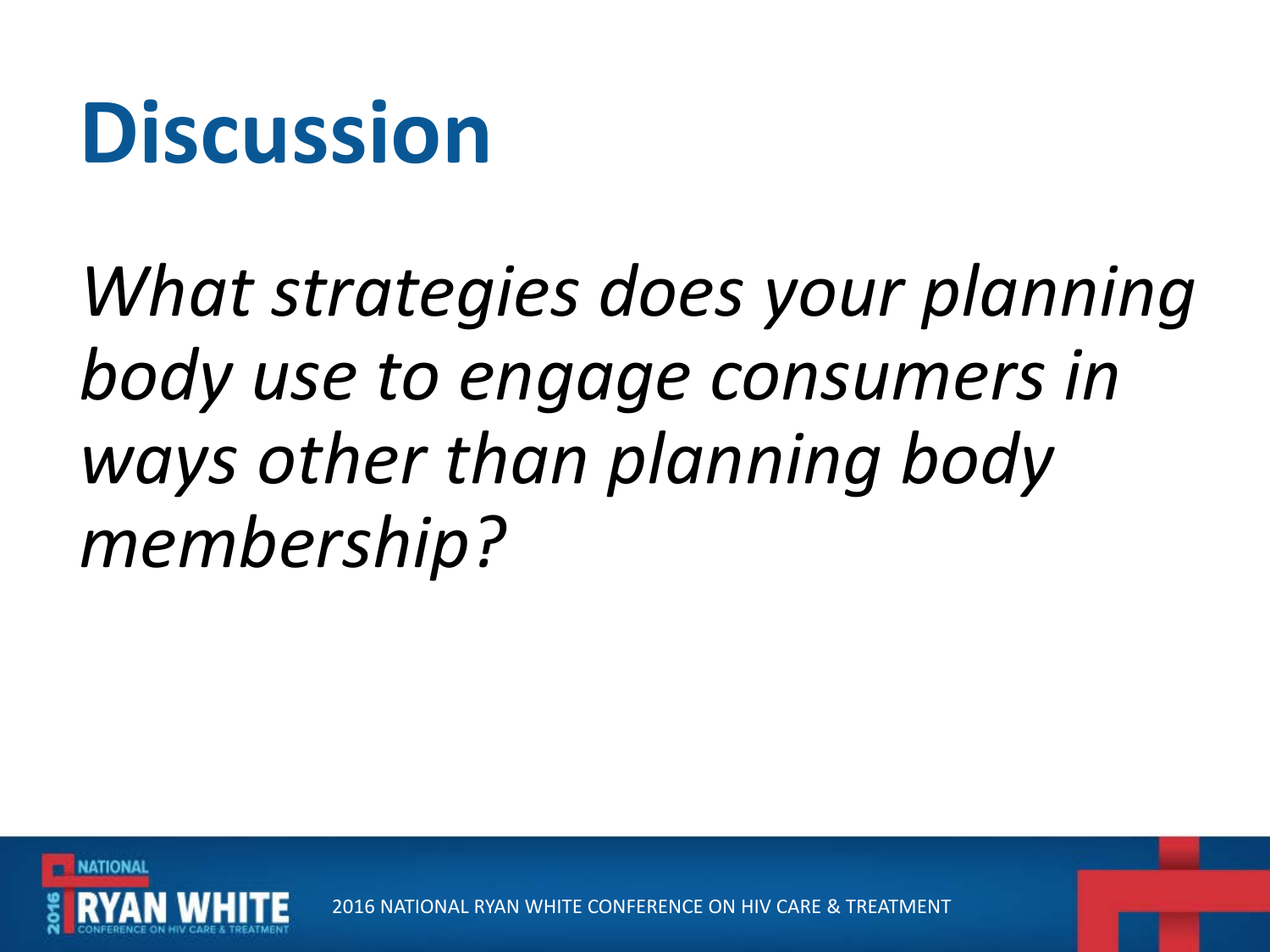# **Sharing of Other Challenges and Successful Strategies**

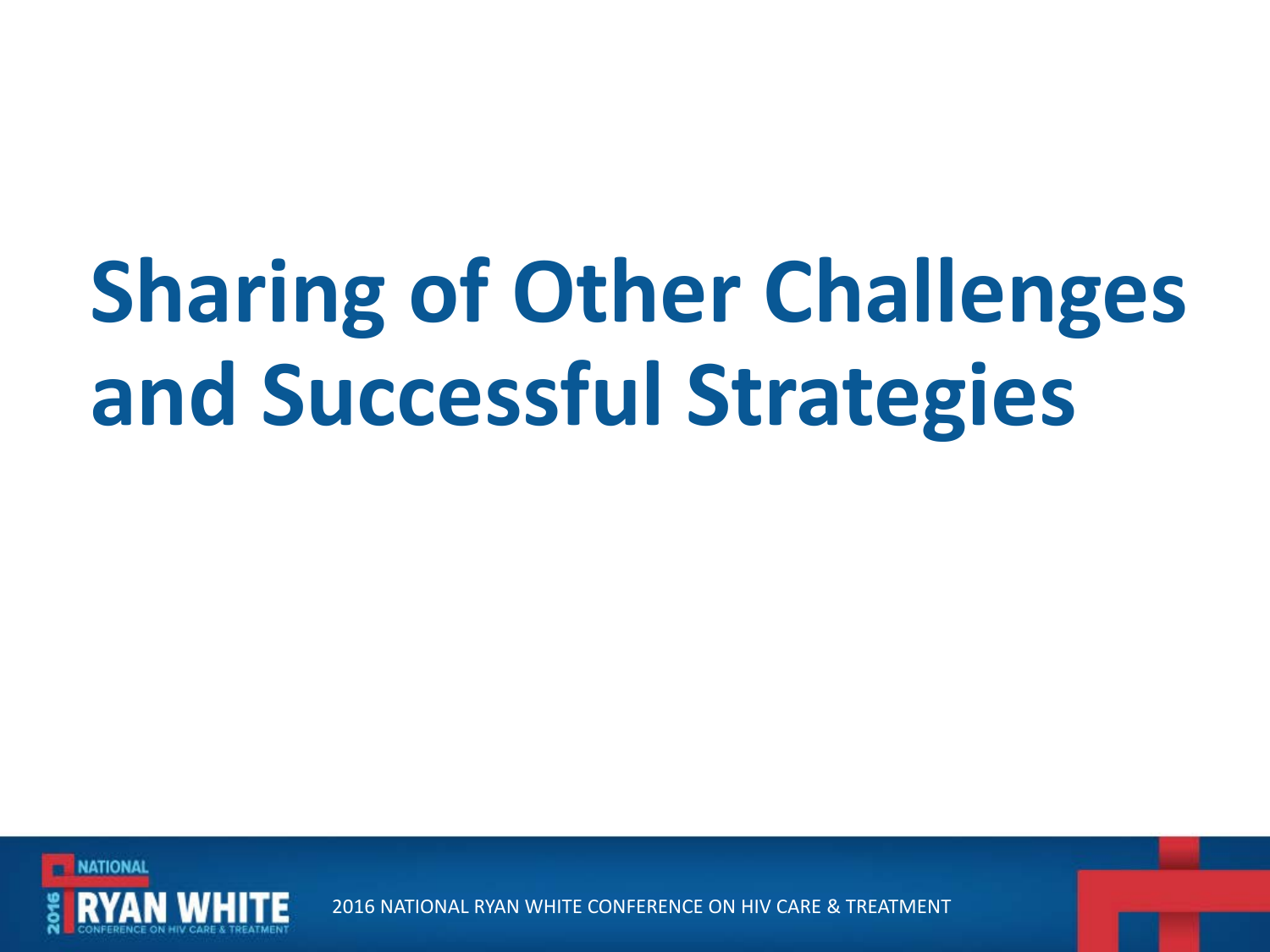## **Final Thoughts on Innovative Models**

- Houston
- Atlanta
- Other jurisdictions